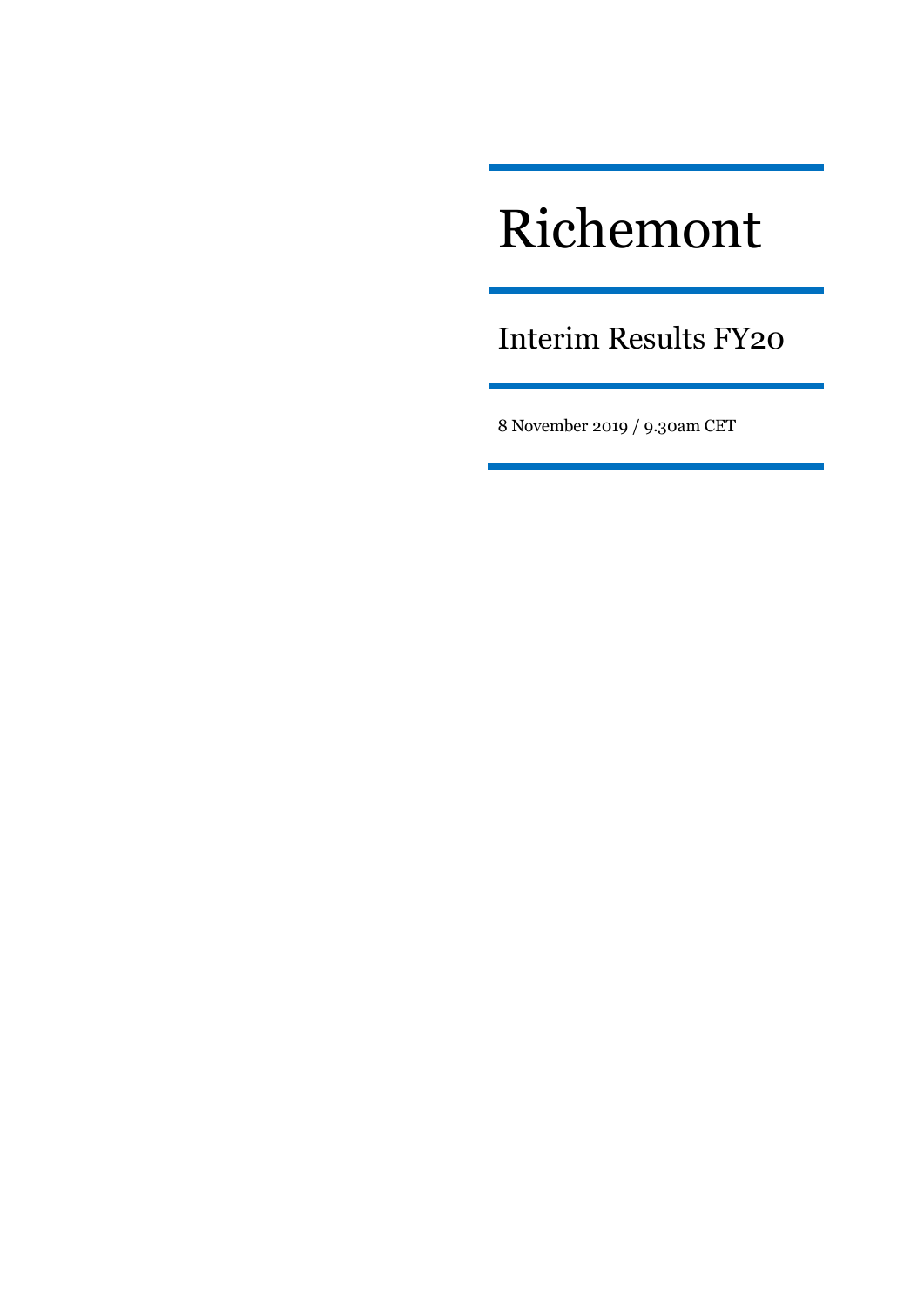# Interim Results FY20 / 8 November 2019 / 9.30am CET

| INTRODUCTION : Ms Sophie Cagnard, Group Corporate Communications Director |  |
|---------------------------------------------------------------------------|--|
|                                                                           |  |
| PRESENTATION : Ms Sophie Cagnard, Group Corporate Communications Director |  |
|                                                                           |  |
|                                                                           |  |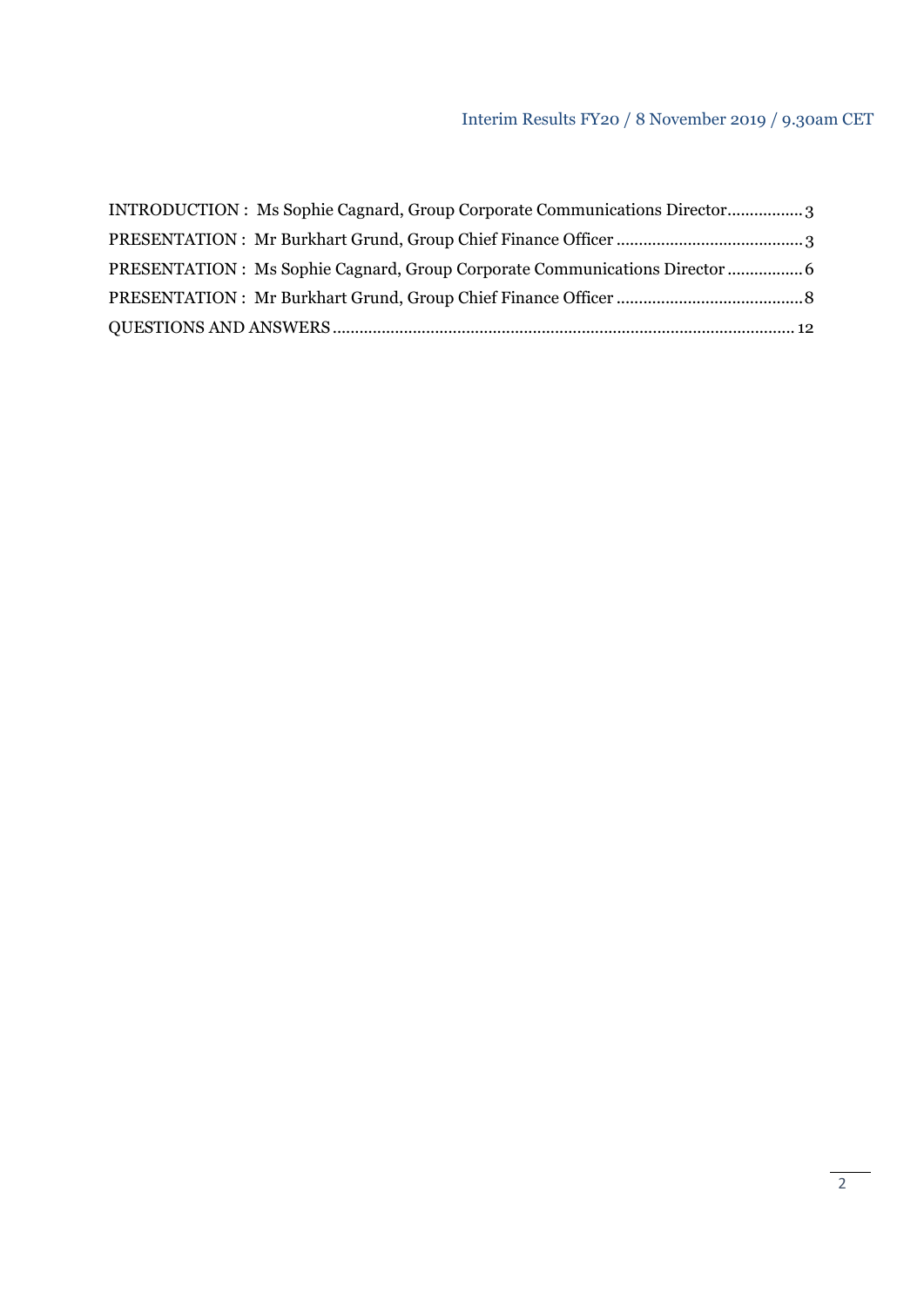#### Interim Results FY20 / 8 November 2019 / 9.30am CET

Dino: Ladies and gentlemen, welcome to the fiscal year 2020 interim results presentation conference call and live webcast for Compagnie Financière Richemont. I'm Dino, your call operator. The conference must not be recorded for publication or broadcast. At this time, it's my pleasure to hand over to Sophie Cagnard, Group Corporate Communications Director. Please go ahead.

# **INTRODUCTION :** Ms Sophie Cagnard, Group Corporate Communications Director

Sophie CAGNARD: Thank you, Dino. Good morning. Good morning, everyone. Jérôme Lambert, CEO, Burkhart Grund, CFO, James Fraser, IR Executive, and I would like to thank you for joining the audio webcast today to review Richemont's results for the six months ended 30 September 2019. We would like to remind you that the company announcement and financial presentation can be downloaded from Richemont.com and that the replay of this audio webcast will be available on our website today at 3:00pm Geneva time. Before we begin, may I draw your attention to the disclaimer on our presentation and company announcement regarding forwardlooking statements as defined in the United States Private Securities Litigation Reform Act of 1995.

First, Burkhart will take you through the highlights, before reviewing Group sales. I will then present some key developments at the Maisons and Online Distributors. Thereafter, Burkhart will walk you through the financials and conclude. This presentation will be followed by a Q&A session. I will now hand you over to Burkhart.

# **PRESENTATION :** Mr Burkhart Grund, Group Chief Finance Officer

Burkhart GRUND: Thank you, Sophie. Good morning to everyone listening. Thank you for your time. Before looking at the numbers, let me remind you that Online Distributors' results for the prior year period included five months of YOOX NET-A-PORTER GROUP and four months for Watchfinder & Co. With this now clarified, let us look at the numbers.

**Sales** for the first half of the current fiscal year increased by 9% at actual exchange rates and by 6% at constant exchange rates. Excluding Online Distributors, sales for the period increased by 5% at actual exchange rates and by 2% at constant exchange rates. Overall, we achieved growth across all regions, distribution channels and business areas at actual exchange rates, led by the Jewellery Maisons and Online Distributors. We will comment on each of those in more detail later in the presentation.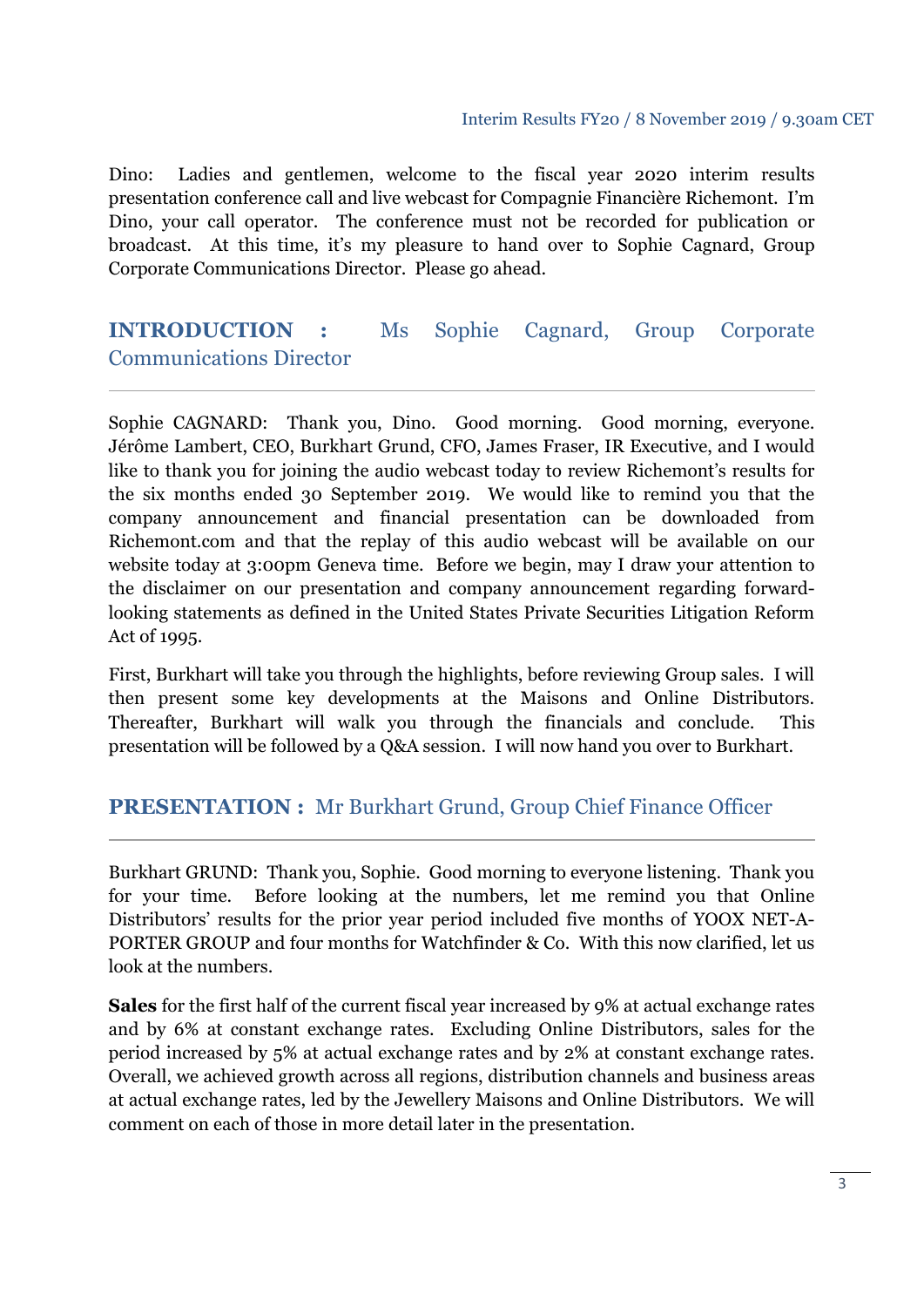**Operating profit** increased by  $3\%$  to  $\epsilon$ 1.17 billion. The increase versus the first half of last year reflected higher sales and gross profit, partly offset by higher costs. There was a positive impact from the adoption of IFRS 16, when taking into account the same perimeter of leases in each period. Excluding Online Distributors, operating margin increased by 70 basis points to 21.8%.

**Profit for the period**, at  $\epsilon$ 869 million, was broadly stable when excluding the prior year period's post-tax, non-cash gain of  $\epsilon_{1,378}$  billion on the revaluation of the YOOX NET-A-PORTER shares held prior to buy-out.

**The net cash position** was €186 million higher than at September 2018 and now stands at  $\mathbb{C}1.77$  billion.

Let me now walk you through the Group sales performance, first by region, then by distribution channel and finally by product line, with changes versus last year, as always, expressed in constant currencies.

Let us start with Europe, our second-largest region, with 30% of Group sales. Firsthalf sales increased by 7% overall. Excluding Online Distributors, sales were in line with the prior period. Growth was led by Online Distributors and the Jewellery Maisons. Performances by market were mixed, with notable strength in the United Kingdom, our largest market in the region. Retail sales increased by mid-single digits, on strength from the Jewellery Maisons and Watchfinder's retail stores. Online retail was strong, partly due to the comparison with last year, where YOOX NET-A-PORTER and Watchfinder were consolidated for five and four months respectively. The decline in wholesale sales reflected our continued efforts in channel inventory management and optimisation of the wholesale network.

**Let us now move to Asia Pacific**, where sales increased by 5% overall and accounted for 37% of the Group's total. If we exclude Online Distributors, sales growth was 4%. China and Korea both had strong double digit increases, partially offsetting declines in China's special administrative regions of Macau and Hong Kong SAR, China. The latter, with strong double digit sales decline, represented 8% of Group sales, down from 11% a year ago. All distribution channels enjoyed growth, with online retail being particularly notable, albeit from a low base, while retail and wholesale posted single digit growth. By business area, Online Distributors and Jewellery Maisons outperformed, showing strong growth.

**Let us now look at the Americas region**, where sales overall increased by 6%, supported by strong double digit growth at Online Distributors and high single digit growth at the Fashion & Accessories Maisons. When excluding Online Distributors, sales were stable versus the prior year period. From a distribution channel perspective, online retail posted strong growth and retail sales were in line with the prior year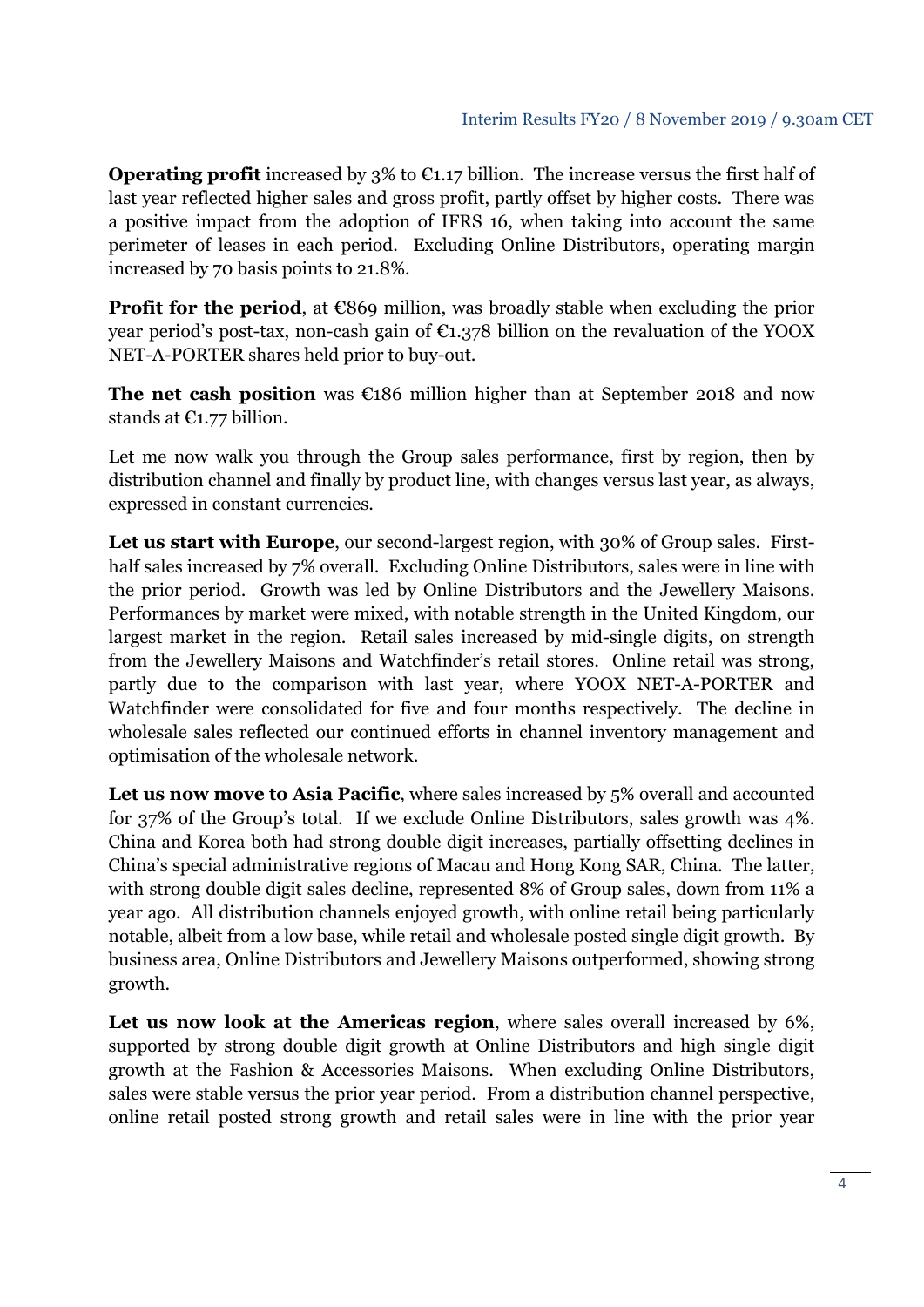period. The decline in wholesale sales reflected our continued initiatives mentioned earlier. The region contributed 18% to Group sales.

**Let us now turn to Japan**, which represented 9% of Group sales and increased by 13%, both including and excluding Online Distributors. Sales were positively impacted by advance purchases ahead of the October increase in Japan's VAT. There was double digit growth at the Jewellery Maisons, Specialist Watchmakers and Online Distributors and across all distribution channels.

**Finally, Middle East and Africa**: Representing 6% of Group sales in the period, overall sales were 1% lower than the prior year period and 5% lower when excluding Online Distributors. Double digit growth at Online Distributors was more than offset by declines in other business areas. Unfavourable currency movements compared to the prior year period and wholesale network optimisation, as well as continued regional and geopolitical uncertainties, weighed on sales.

## **Let us now turn to sales by distribution channel.**

First, the retail channel. Sales in our directly operated boutiques were up by  $4\%$ compared with the prior year period. There was growth in almost all regions, led by double digit growth in Japan. Other regions had softer rates of progression, while sales in the Americas were broadly stable. The positive performance was driven by growth at the Jewellery Maisons and Specialist Watchmakers, as well as solid growth from Watchfinder's retail network. Retail sales benefitted from 37 net store openings in the period, mainly concentrated in the Asia Pacific region. The contribution of our directly operated boutiques to Group sales was 52% overall, in line with the prior year period.

**Second: Online retail**, which represents sales from YOOX NET-A-PORTER and the online sales portion of both Watchfinder and the Group's Maisons. The current period benefitted from a prior year comparison base that included only five months of sales for YOOX NET-A-PORTER and four months of sales for Watchfinder. All regions posted significant growth, in particular in Europe and the Americas. This distribution channel increased its contribution from 14% of Group sales a year ago to 17%.

**Third: Wholesale**. This channel includes sales to franchise partners and to multibrand retail partners. Wholesale sales were 1% below the prior year period, as increases in Japan and Asia Pacific were more than offset by declines in the other regions. As we said during our results presentation in May, our watch wholesale network optimisation continued in the first half of this financial year. Wholesale sales stood at 31% of Group sales compared to 33% a year ago.

**Finally, let us move to the sales breakdown by product line.** Almost all product lines showed growth. Jewellery and watches remained the Group's largest product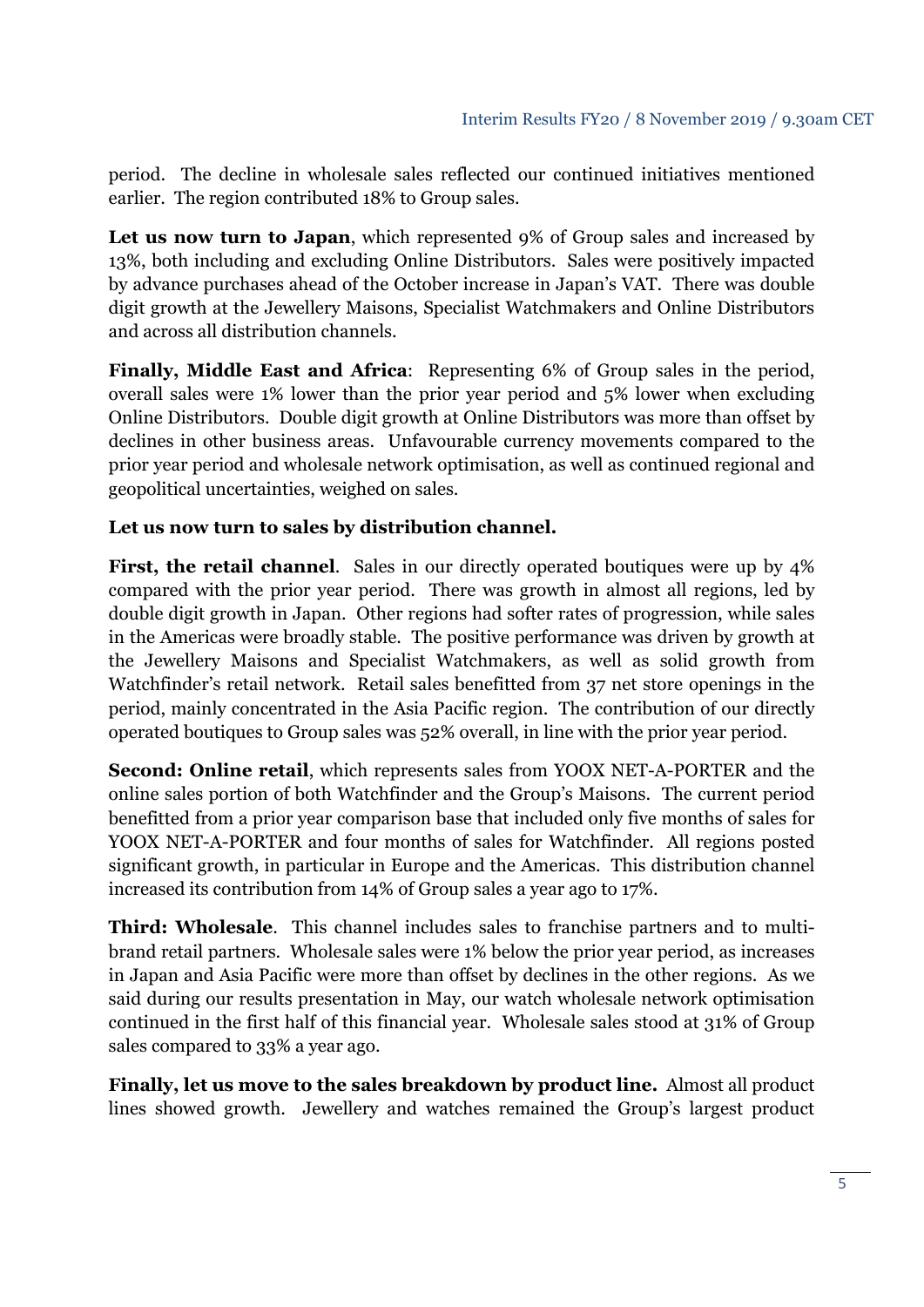lines, contributing 36% of Group sales each, broadly in line with a year ago. Jewellery sales rose by 4%, with growth at both Cartier and Van Cleef & Arpels, and in almost all regions. Watch sales equally increased by 4% overall, with increases in most regions and mixed performance by Maisons. Clothing and Leather Goods benefitted from the impact of the Online Distributors. Over to you, Sophie.

# **PRESENTATION :** Ms Sophie Cagnard, Group Corporate Communications Director

Sophie CAGNARD: Thank you, Burkhart.

**Let me start with the Jewellery Maisons**, which include Cartier and Van Cleef & Arpels and, since 30 September 2019, Buccellati. (TC: 00:10:00) They reported an 8% increase in sales against strong year-on-year comparatives. Growth was broad-based across channels and regions, with particular strength in Asia Pacific and Japan. Strong increases in China and Korea helped offset a decline in Hong Kong SAR, China. Offline and online retail growth was spread across all regions, while wholesale growth was less balanced. The Jewellery Maisons' operating results were 4% up to  $\epsilon_{1,2}$  billion. Increased investments in store renovations and communication partially offset higher sales and a stable gross margin, resulting in an operating margin of 32.6%, 120 basis points lower than in the first half of last year.

**Let us look at the main developments over the past six months**. The successful launch of *Clash* in April 2019, as well as positive developments of iconic collections such as *Love* and *Juste Un Clou* at Cartier, and *Perlée* and *Alhambra* at Van Cleef & Arpels supported a high single digit jewellery sales growth. The low double digit increase in watch sales reflected the appeal of Cartier's existing collections, notably *Panthère* and *Santos*, and of new references for *Baignoire*. Retail growth across regions benefitted from newly renovated stores under the latest retail concept at Cartier, as well as from four net new store openings. Online retail sales were strong across most markets, most notably in the Americas, albeit from a low base. Wholesale sales showed good growth, driven by Asia Pacific and Japan. At the end of the period, we completed the acquisition of Buccellati.  $\epsilon$ 7 million of acquisition-related costs were expensed. Due to the timing of acquisition, Buccellati has not contributed to Group sales or results during the first half.

**Let us now review our Specialist Watchmakers business area**, which consolidates the results of eight watch Maisons. Sales rose by 1%, with varied performance by region, supported by growth in Japan and, to a lesser degree, in Asia Pacific, where sales were negatively impacted by a double digit decline in Hong Kong SAR, China, which was affected by street protests and a relatively strong currency versus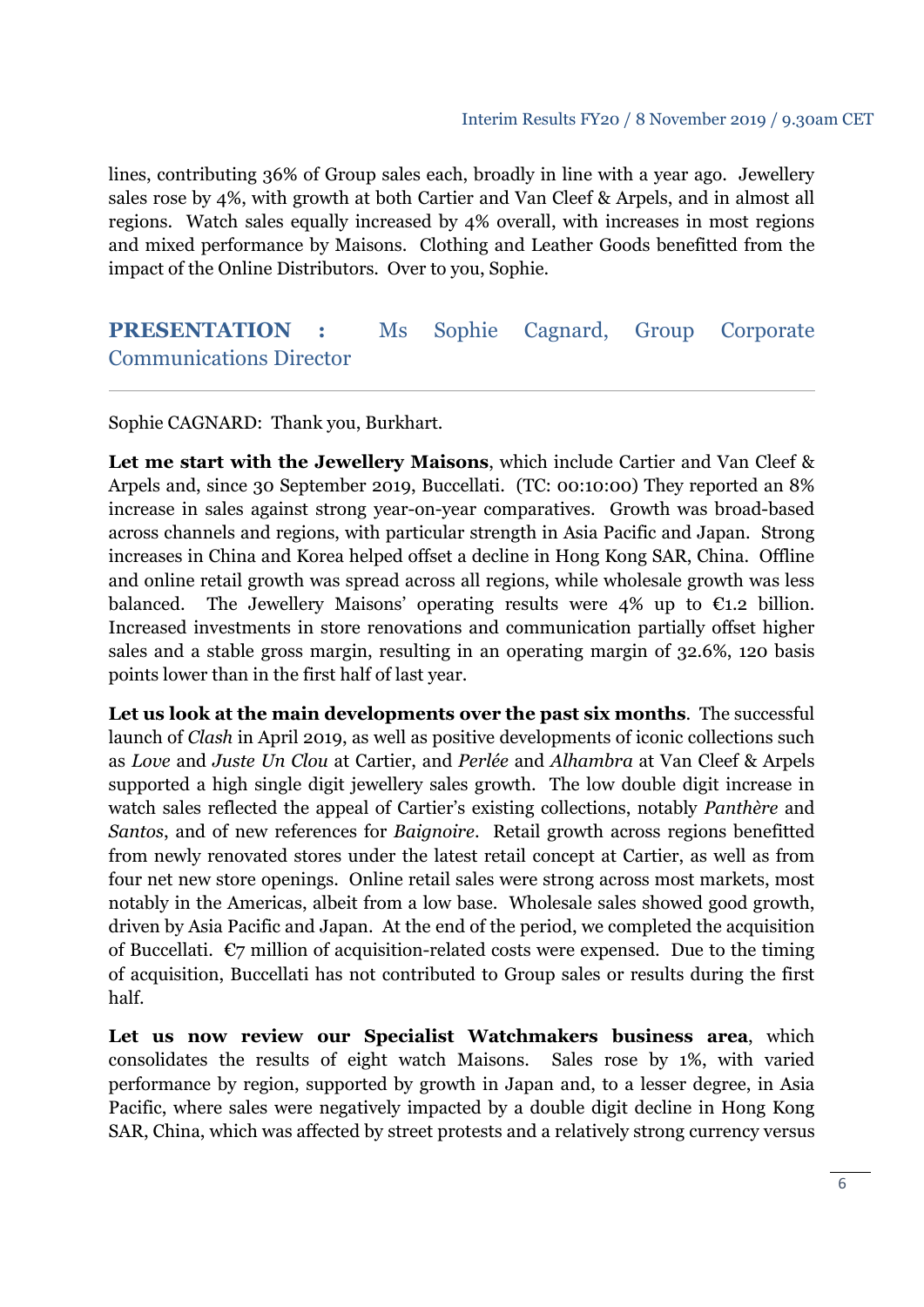the renminbi. Retail sales increased mid-single digits, more than offsetting slightly lower wholesale sales.

The decrease in operating results was contained to 1%, reflecting good cost control and improved gross margin from efficiency gains and a larger share of retail. Operating margin, as a result, was 40 bps lower at 18.1%.

Most Maisons grew, with notable performances by A. Lange & Söhne, Panerai and Vacheron Constantin. New references within existing collections such as IWC's *Pilot* watches, Panerai's *Submersible* and *Overseas* at Vacheron Constantin have been well received. Retail sales increased across almost all regions, with particularly strong growth in Japan. There was good momentum in online retail, benefiting from sales through our Maisons' own websites and through the MR PORTER and NET-A-PORTER websites. Lower wholesale sales were partly a result of the ongoing prudent channel inventory management and discontinuation of wholesale points of sale.

**Now let us talk about Online Distributors,** which regroup YOOX NET-A-PORTER and Watchfinder. Sales of Richemont's Maisons' products recorded by YOOX NET-A-PORTER are shown under both the Maisons' respective business areas and Online Distributors. They are subsequently eliminated under intersegment eliminations. As Burkhart mentioned, the prior year's six month period included five months of results for YOOX NET-A-PORTER and four months for Watchfinder. Sales increased 32% to  $E1.2$  billion. On a fully comparable period base, sales increased low double digits, with growth being broad-based across regions.

In line with plans, the operating loss increased to  $\epsilon$ 194 million, reflecting a combination of lower gross margin and higher operating expenses. The lower gross margin reflected increased promotion and shipping costs. The higher expenses related to investments in technology and logistics, mostly for MR PORTER's technology and logistics platform migration, in marketing and commercial structures and in the international expansion of Watchfinder. In addition, the full six months' amortisation of intangible assets resulted in an additional  $\epsilon_{15}$  million charge compared with the prior year period.

Let us look at some developments during the six month period under review. At YOOX NET-A-PORTER, over 200 new brands were introduced. In addition, 90 exclusive capsules were launched across all sites, and included Saint Laurent on NET-A-PORTER and Brunello Cucinelli on MR PORTER. The quality of their personal shopping service was strengthened with the addition of more than 100 personal shoppers and client relations managers at NET-A-PORTER and MR PORTER, and with the creation of two more personal shopping and client relation hubs in the US. The NET SUSTAIN platform was created to support innovative sustainable fashion and already features 26 brands. On 30 September 2019, the NET-A-PORTER flagship store was launched on Alibaba's Tmall Luxury Pavilion in China by FENG MAO, the joint venture between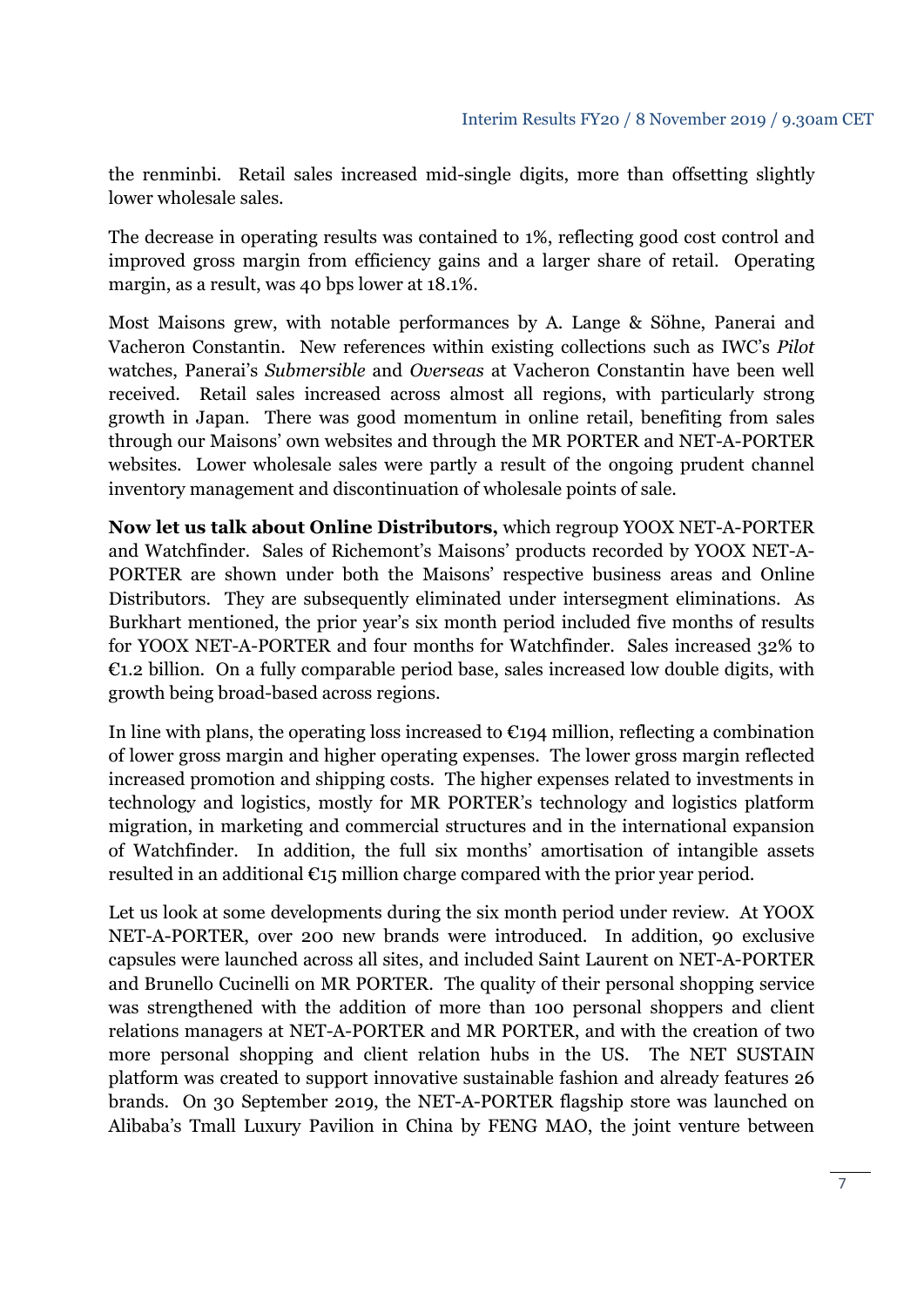Alibaba and YOOX NET-A-PORTER. At launch, the carefully curated selection amounted to more than 130 designer brands for women and men and 12 Richemont Maisons. Watchfinder's growth has benefitted from international expansion, with new operations in France, Germany and Hong Kong SAR, China.

**Finally, let us move on to the Other businesses**, which primarily include the Group's Fashion & Accessories businesses and its watch component manufacturing activities. Sales were 1% up, with a moderate increase in Japan and double digit growth in the Americas. The increase was broad-based in online retail and most markets grew in offline retail. The operating results were positive and the improvement was primarily related to the non-recurrence of one-time items in the prior year period. Let us look at the developments of some of the Maisons.

There was mixed performance across the Maisons, with notable growth at Peter Millar. At Montblanc, leather goods sales increased, with good performance of large and medium leather goods, notably the luggage *#MY4810* collection displayed here in the slide.

Higher retail sales were supported by Montblanc and dunhill, which benefitted from new store openings, mainly in Asia Pacific.

Online retail sales showed a solid increase across regions, most notably in the Americas and in Europe, as our Maisons seek to increase their digital presence.

While wholesale sales declined overall, there was double digit growth in the Americas, driven primarily by Peter Millar. I will now hand you back to Burkhart. Burkhart, over to you.

# **PRESENTATION :** Mr Burkhart Grund, Group Chief Finance Officer

Burkhart GRUND: Thank you, Sophie.

Let me walk you through the rest of the P&L, starting with gross profit. Gross profit increased by 8% overall, with currencies being broadly neutral. Gross margin was relatively stable at 62.3%, 20 basis points lower than the prior year period, reflecting the dilutive impact of Online Distributors. Excluding YOOX NET-A-PORTER and Watchfinder, gross margins improved to 67.6%, an increase of 100 basis points compared with the prior year period.

**Let us now look at our net operating expenses**, which rose by 10% at actual rates to  $\epsilon$ 3.44 billion. They included  $\epsilon$ 95 million of amortisation of intangible assets on acquisitions, most of which relating to YOOX NET-A-PORTER. Excluding Online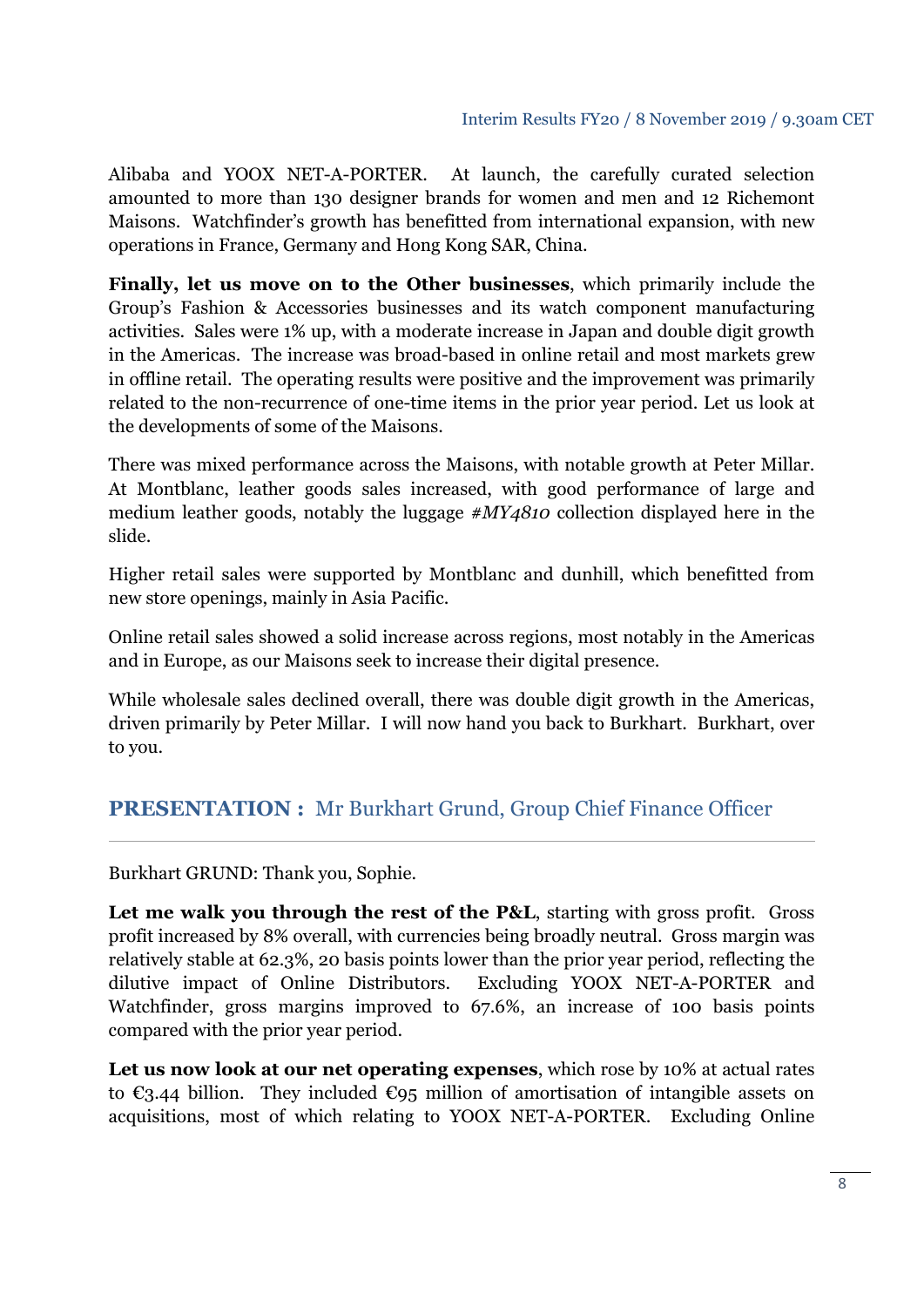Distributors, net operating expenses rose by 6% at actual exchange rates. I will now walk you through the expenses by category.

Selling and distribution expenses, which accounted for 50% of total operating expenses, rose by 6% at actual exchange rates and by 3% at constant exchange rates, (TC: 00:20:00) slightly positively impacted by the adoption of IFRS 16. The increase was primarily due to higher depreciation linked to continuing upgrades to distribution networks and to further enhancement of retail and marketing capabilities.

Communication expenses rose by 20% at actual exchange rates or by 17% at constant exchange rates, mainly due to planned initiatives at the Jewellery Maisons, Specialist Watchmakers and Online Distributors, as well as the full six month period effect for Online Distributors.

Administration expenses grew by 15%, or 13% at constant exchange rates. This growth principally reflected investments in IT, digital initiatives and the inclusion of Online Distributors for the full six month period.

Fulfilment expenses increased by 78%, primarily driven by an acceleration of online retail and the full period effect just mentioned.

Other expenses amounted to  $\epsilon$ 102 million and included the acquisition-related amortisation of intangible assets previously mentioned. Net operating expenses as a percentage of Group sales increased from 45.9% a year ago to 46.6%.

**This leads us to operating profit**. The 3% increase in operating profit reflected higher sales and gross profit, partially offset by increases in operating expenses, as just discussed. The operating margin, at 15.7%, is down by 90 basis points compared to the prior year period. Excluding Online Distributors, operating profit increased by 9% and operating margin by 70 basis points to 21.8%.

**Let us now review the P&L items below operating profit**, starting with finance costs. Net finance costs for the period amounted to  $\epsilon$ 110 million compared to  $\epsilon$ 47 million in the prior year period. The  $\epsilon$ 63 million increase can be mostly explained by two items: First, the first-time adoption of IFRS 16 resulted in a lease liability interest expense of  $\epsilon$ 36 million. Second, a  $\epsilon$ 62 million loss was recorded on monetary items, an increase of  $\epsilon_{24}$  million compared with the prior year period, mainly due to unfavourable movements in period-end exchange rates on our cash position. As a reminder, cash investments are translated at balance sheet closing rates.

Let us now turn to the profit for the period, which decreased to  $\epsilon$ 869 million, reflecting the  $\epsilon_{1,378}$  billion post-tax, non-cash accounting gain on the revaluation of YOOX NET-A-PORTER shares held prior to buy-out. Excluding this gain, profit for the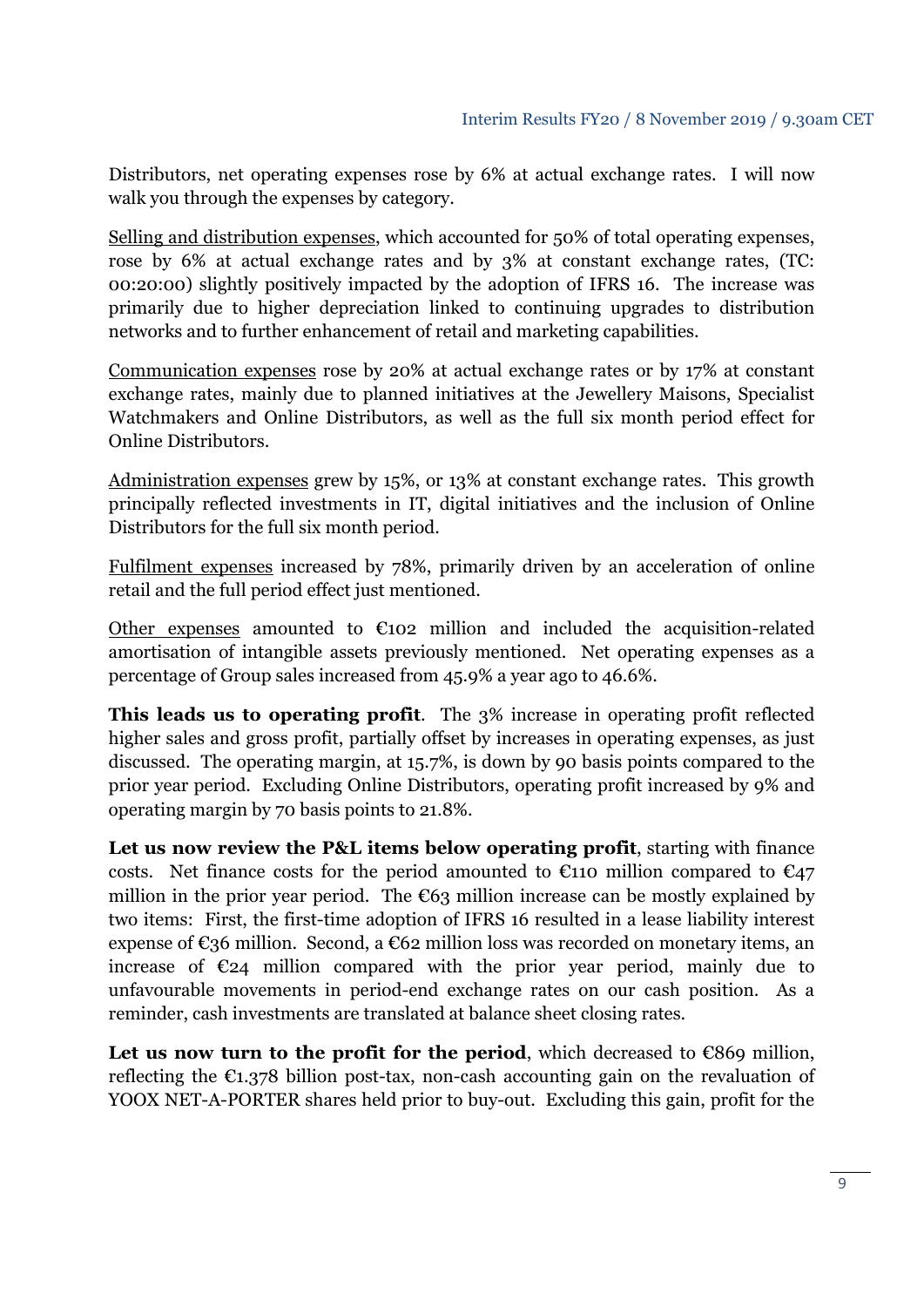period was broadly in line with the prior year period. Following the Swiss tax reform, our effective tax rate amounted to 19%, reflecting the projected rate for the full year.

**Cash flow generated from operations** increased by  $\epsilon_{455}$  million to  $\epsilon_{1.188}$  billion. The increase reflects an increased operating profit, the effect of the adoption of IFRS 16, and the positive impact on working capital relating to the non-recurrence of prior year inventory buy-backs.

Let us now turn to our gross capital expenditure, which amounted to  $\epsilon$ 280 million, in line with the prior year period. As a percentage of Group sales, it decreased slightly to 3.8%, compared with 4.1% in the prior year period.

Looking at Capex by nature, 44% of the gross expenditure was related to points-of-sale investments, including internal and franchise boutiques. Investments were focussed primarily on store openings, renovations and relocations.

Notable projects included the new Van Cleef & Arpels store in Dubai Opera, Panerai at the Dubai Mall of the Emirates, eight stores at China World in Beijing, including Cartier, Panerai and Chloé, A. Lange & Söhne at Deji Plaza in Nanjing, the dunhill store at Lee Gardens in Hong Kong SAR, China and the Roger Dubuis store in London New Bond Street.

Manufacturing investments increased from 7% of the gross capital expenditure to 12%, these being primarily related to research and development activities.

Other investments accounted for the remaining 44%. They primarily reflected investments in information technology at YOOX NET-A-PORTER.

Let us now turn to free cash flow. Free cash inflow amounted to  $\epsilon_{341}$  million, an increase of  $\epsilon_{33}$  million compared to the prior year period. The increase mainly reflected higher cash generated from operations, which was partly offset by higher taxes paid.

**And now on to our balance sheet**, which remained very strong, with shareholders' equity accounting for 55% of the total, in line with the prior year period. Net cash decreased to  $\epsilon_{1.77}$  billion at 30 September 2019, from  $\epsilon_{2.53}$  billion at 31 March 2019. The reduction mainly reflected the annual dividend payment, which amounted to  $\epsilon_{1.02}$ billion, and the acquisition of Buccellati.

**It is now time to wrap up the presentation by reiterating the highlights of the first six months of our 2020 financial year.** The first half of our 2020 financial year was characterised by growth at actual rates across all regions, distribution channels and business areas during these uncertain times, led by our Jewellery Maisons and Online Distributors. More specifically, there was strong growth in China, Korea, Japan and the United Kingdom. The **Jewellery Maisons** delivered a high level of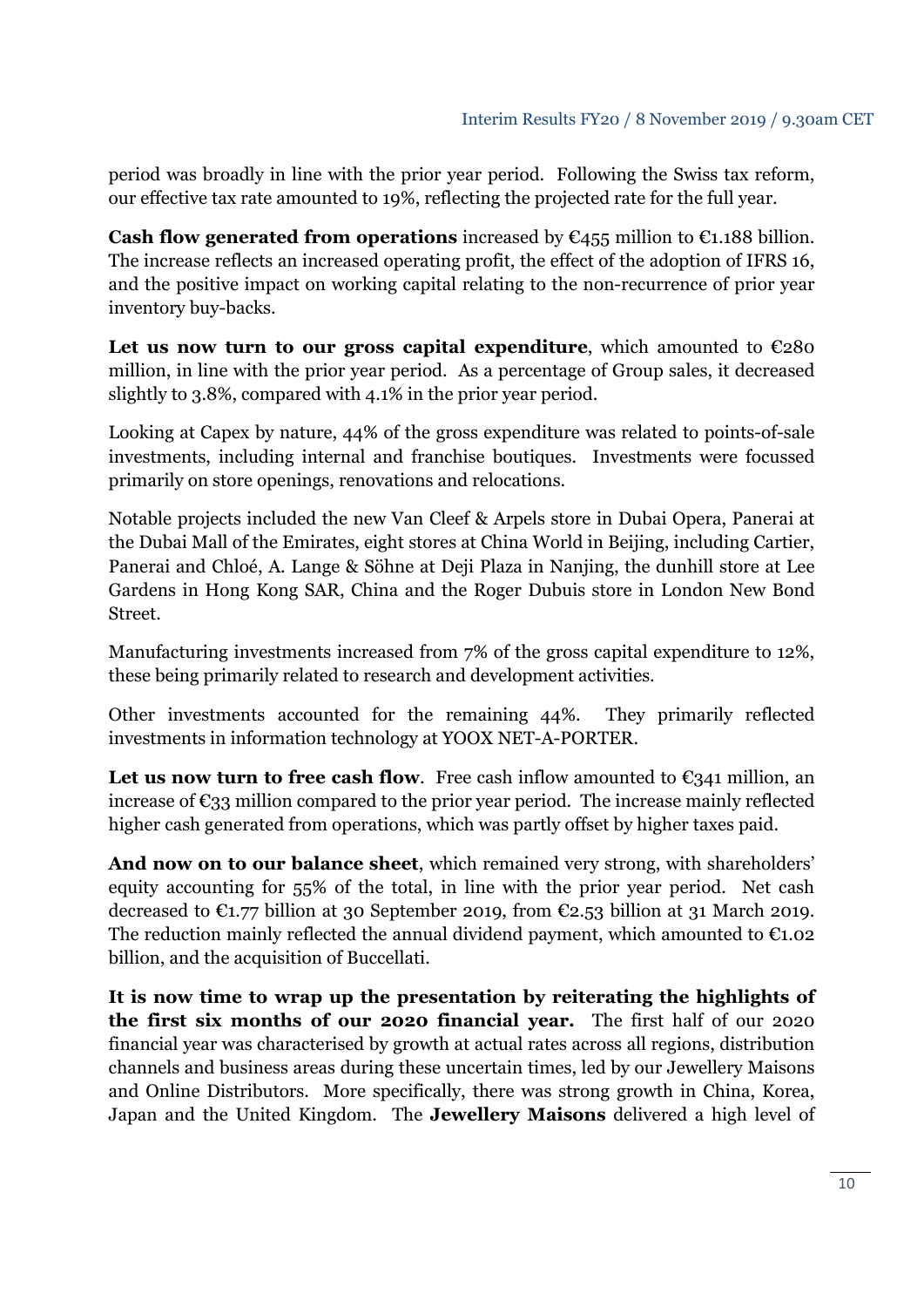profitability, bearing in mind first the significant decrease in Hong Kong SAR, China, a market heavily exposed to jewellery and watches, and second, investments in marketing and communication to consolidate their leadership positions. The **Specialist Watchmakers**, equally impacted by the events in Hong Kong SAR, China, showed good cost control and limited the reduction in operating margin to 40 basis points. They have transitioned from being supply-led to demand-led and will soon complete their programme of discontinuing relationships with unhealthy multi-brand retailers. Our Fashion & Accessories Maisons, grouped under **Other**, registered limited growth and profitability and strengthened their organisations. **The Online Distributors** continued to invest in IT and communication in order to succeed in their migration to a new technology platform, finance their international expansion and reinforce market leadership. These investments led to increased operating losses, but will support future growth. Overall, our operating profit grew to  $\epsilon$ 1.6 billion, reflecting higher sales and gross profit. Growth in expenses was contained, although slightly exceeded sales growth as a result of the investments just mentioned. Excluding Online Distributors, operating margin progressed from 21.1% of sales to 21.8%. We have continued to transform our business model as our organisation adapts to an increasingly connected world. We have progressed well in our new, direct approach to communication and client engagement, and are now focussed on developing our omnichannel proposition.

The long-term strategic approach we take in everything we do has led us to strengthen our portfolio and expand our reach. First, we acquired Buccellati, the renowned Italian jeweller, to benefit from the major potential of the largely unbranded jewellery market, capitalising on the Group's strengths. Second, we signed a partnership with the talented and acclaimed designer Alber Elbaz to form a start-up named AZfashion. It is too early to share more at this stage, but we are looking forward to seeing this partnership go live. Watchfinder is another long-term investment, with a gradual expansion of both the territories it covers and the services it offers. It now operates in four markets. We aim for it to become the world's easiest and most trusted place to sell or buy pre-owned luxury watches. At Richemont, as our Chairman, Mr Rupert, commented, the agility, creativity and skills of our teams and our strong balance sheet position us well to meet our long-term ambitions. This concludes our presentation. I would like to thank everyone at Richemont for their hard work. We will now open the floor to questions. Thank you.

Sophie CAGNARD: Thank you, Burkhart. We will start the Q&A session shortly. Before raising your questions, please announce your name and your company name, and also do restrict yourself to two questions and not two multi-part questions, please. Thank you. So the floor is now yours.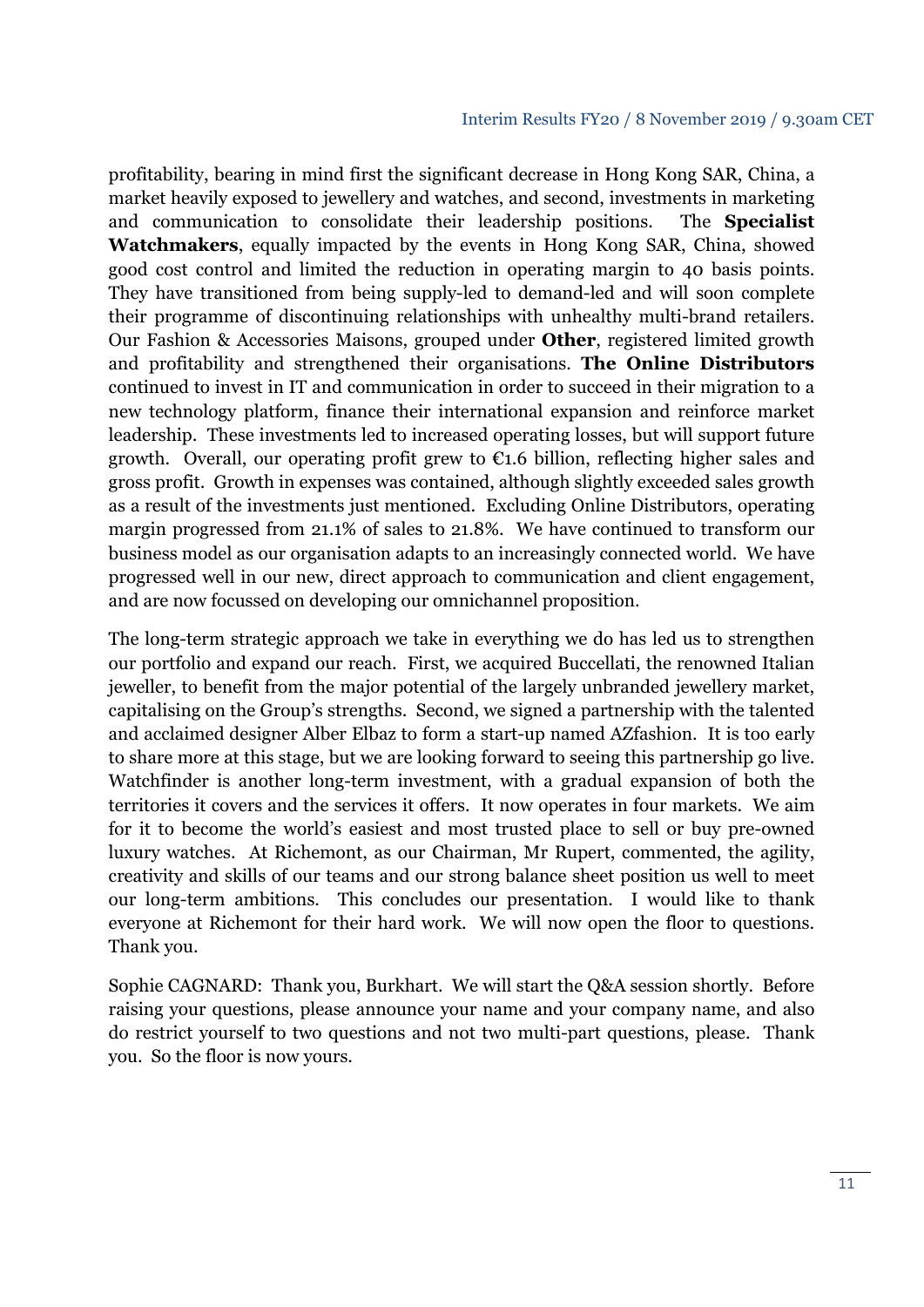# **QUESTIONS AND ANSWERS**

Dino: The first question is from Jon Cox of Kepler. Please go ahead.

### *Jon Cox – Kepler Cheuvreux*

Jon COX: Yes, good morning, Sophie. Good morning, Burkhart.

Sophie CAGNARD: Good morning, Jon.

Jon COX: Two questions for you. Yes, just on the online operating loss in H1, (TC: 00:30:00) should we be expecting a similar loss in the second half of the year? I think previously you said you want to break even there over the next few years. I'm just wondering if you can give us an update on that and whether there's anything one-off of nature in H1. Then question on the jewellery product, which seemed to slow down quite materially in Q2. Are you worried about market share losses there in jewellery, or would you say it's really a reflection of what was happening in Hong Kong? Was there anything else going on in that jewellery product in the second part of your first half, in the second quarter? Thank you.

Burkhart GRUND: Yes, Jon, good morning. Burkhart here. Let me try to address your two questions or concerns. First one, Online Distributors, there's nothing one-off in there. What we're doing, and we've said it many times, is they're in the middle of several quite significant projects. They are first and foremost focussed on the re-platforming and that requires investment, and that's what has happened in the first half of this year. Second, you have seen that we have opened the joint venture with Alibaba, FENG MAO, and we have started trading by the end of the first half of this year. And the third project that we're working on is actually preparing the omnichannel proposition, which will enable the Richemont Maisons to transition their operations over to YOOX NET-A-PORTER. So these three are ongoing. This is investment, that is ongoing and that will continue for the foreseeable future, until we're through with that period of intense projects. In addition, they have invested in communication, and in addition, there is also the full-period effect of these two businesses that are now in our six month numbers. On the full year, no guidance, but this is where we stand.

On the Jewellery Maisons, there are two things that you must bear in mind. One, yes, Q2 actually was a strong negative impact from Hong Kong SAR, China, stronger than in Q1, very clearly, and you know why, we all read the news. The second element, that while we're, I'd say, not too worried about the jewellery business, is that there are two elements in the jewellery business, there is the jewellery and then there's the high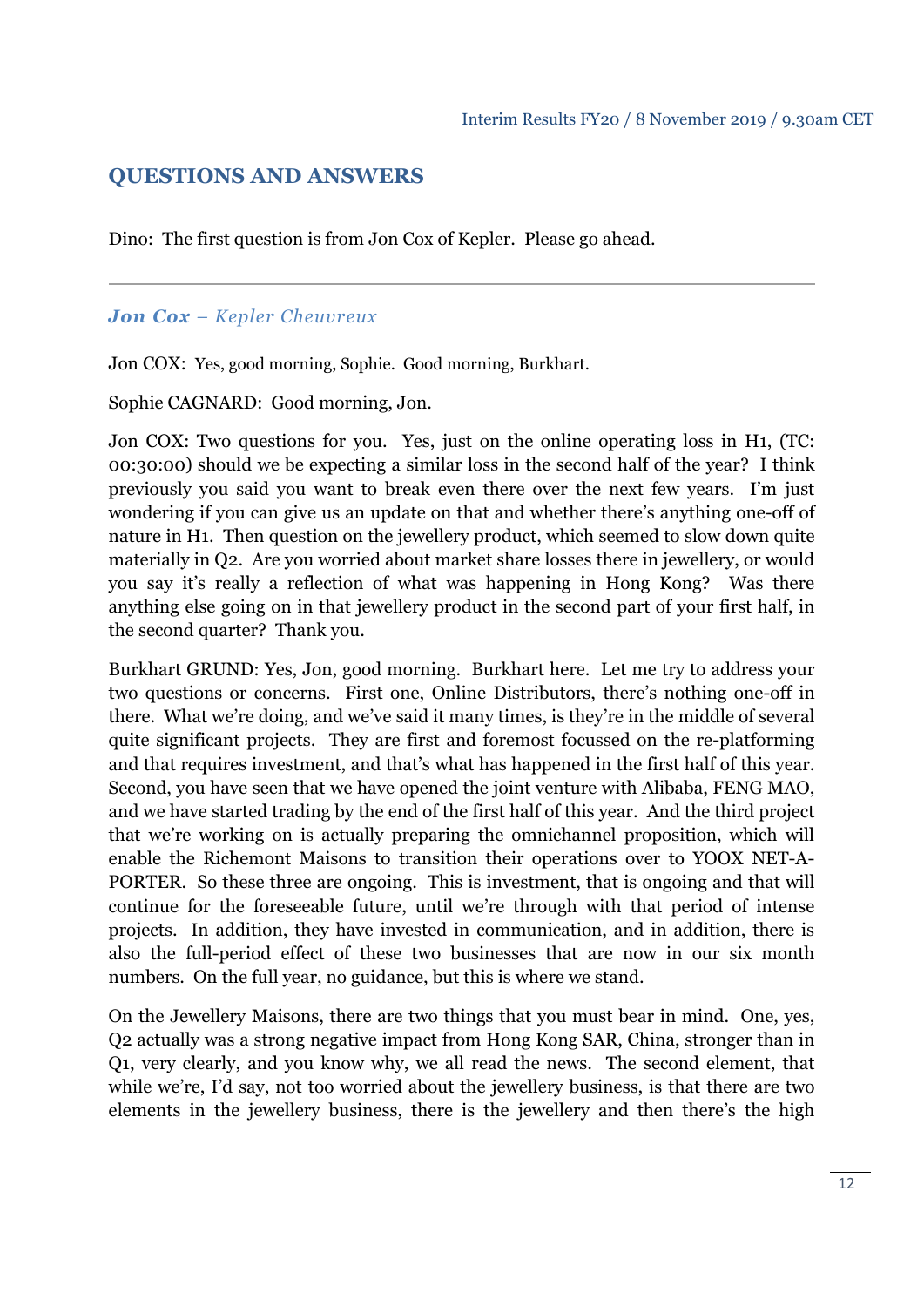jewellery business. The jewellery business has continued to motor on as strongly as we've seen in previous years, whereas the seasonal effect of high jewellery will play out more in the second half of this fiscal year. It goes from one year to the other, it materialises earlier or later in the year, so we're not worried about that. The projections there are quite good as well.

Sophie CAGNARD: Thank you, Jon. Next question, please.

Dino: Next question from Antoine Belge, HSBC. Please go ahead.

#### *Antoine Belge – HSBC*

Antoine BELGE: Yes, good morning. It's Antoine at HSBC. Two questions.

Sophie CAGNARD: Good morning, Antoine.

Antoine BELGE: Yes, good morning. So, on Tiffany, I think five or six years ago, Rupert gave me a hard time when I asked if Richemont could afford seeing Tiffany being acquired by a competitor. So, you've been focusing more on smaller acquisitions like Buccellati, so can you just say a few words about the potential emergence of a stronger competitor in your key category? My second question relates to the costs. I think you explained the pockets of investment. Is it possible to say if those investments, I mean there seems to be a structural, not much, just H1, but maybe the communication spend could be, I don't know, more weighted towards H1 this year. Any comments? Also, a bit more comment about the timing of the renovation of stores? Do you think that the bulk of it was done in H1, it seems to be more like a multi-year renovation plan to me, but any insight there? Thank you.

Sophie CAGNARD: Thank you, Antoine.

Burkhart GRUND: Listen, Antoine, if our Chairman has given you a hard time on Tiffany, I could refer you back to him and ask you to ask him that question. Joke aside, what we focus on, clearly, are our Maisons, the names we have in that space, and I think we have three of the best assets, or Maisons, brands, in the jewellery space, who have very strong leadership positions there. Just look at what we did with Van Cleef over the last 15 years. I think they have or we have shown with Van Cleef that we're able to turn a very small Maison into an industry leader, and I think Cartier, the evolution of Cartier over the last 10, 15 years also speaks to that. Buccellati is another very strong asset, by the way, it's something that, or a Maison which, with its distinctive style and heritage, is very complementary to the portfolio we have. We clearly focus on the Maisons that are part of Richemont, that make absolute sense for us because they are luxury Maisons, and we don't want to entertain these thoughts.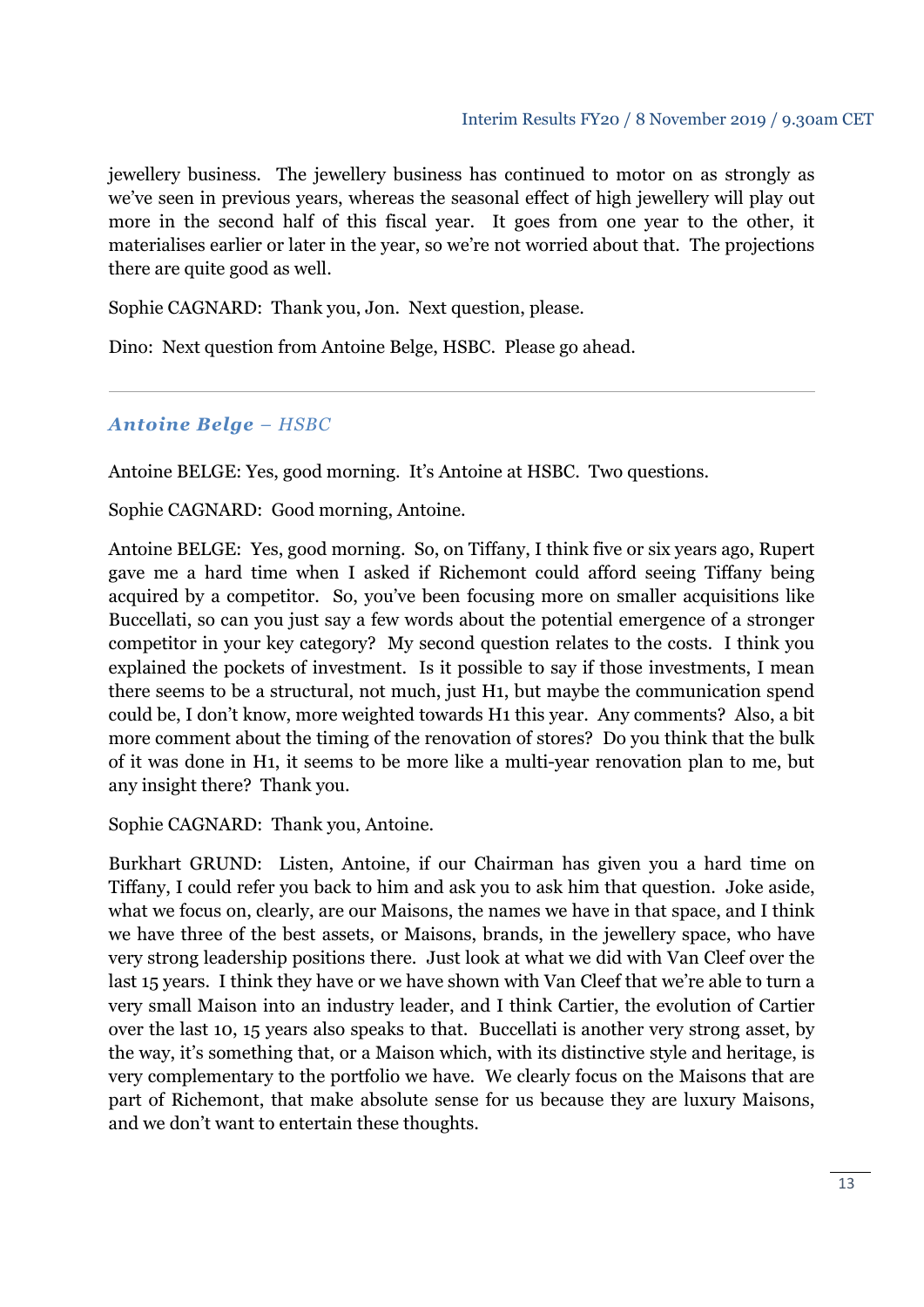Second, you were talking about the timing of expenses. Nothing really to call out here. Online Distributors, the investments we're calling out here are a continued effort. We've always said that mid-term, we want to progress to EBITDA or to EBIT-neutral position. We're on track for that. These investments were planned, these investments were executed as planned, and we're on track to deliver on the technological side, if we talk about the Online Distributors, what we had planned for.

Marketing spend, yes. Okay, this was strong in the first half of the year, but nothing special to call out around that. It depends on the plans of the Maisons and the way they have structured their fiscal year, so nothing I would call out here. This is as planned.

Antoine BELGE: Okay, just maybe on communication, just to make sure I understood, so it was planned, but does it mean that over the full year, we could see a similar increase in the communications-to-sales ratio?

Burkhart GRUND: Well, if you talk from 9.1% to 9.2%, that's a massive increase of the ratio on sales. I would not agree with that, but you know, Antoine, that we don't guide on the full year, so it is what it is.

Antoine BELGE: Okay, thank you.

Sophie CAGNARD: Thank you, Antoine. Next question, please.

Dino: The next question is from Rogerio Fujimori of RBC. Please go ahead.

## *Rogerio Fujimori – RBC*

Rogerio FUJIMORI: Oh hi, Burkhart, hi, Sophie. Two questions, please.

Sophie CAGNARD: Hi, Rogerio.

Rogerio FUJIMORI: Hello. First on Specialist Watchmakers, the division has gone through two years of transition, so how should we think about, I think, wholesale rationalisation, trade stock levels and sell-in versus sell-out in the second half? So this is my first question. The second question on the YNAP-Alibaba JV that just went live, should we expect a material incremental sales contribution in the second half, and what are the next steps for this JV and potential investments required? Thank you.

Sophie CAGNARD: Thank you, Rogerio.

Jérôme LAMBERT: Good morning. Jérôme Lambert speaking. So when it comes to the Specialist Watchmakers, you indeed mentioned that the category has been focussing a lot on true demand. You will remember that we proceeded to important buy-backs a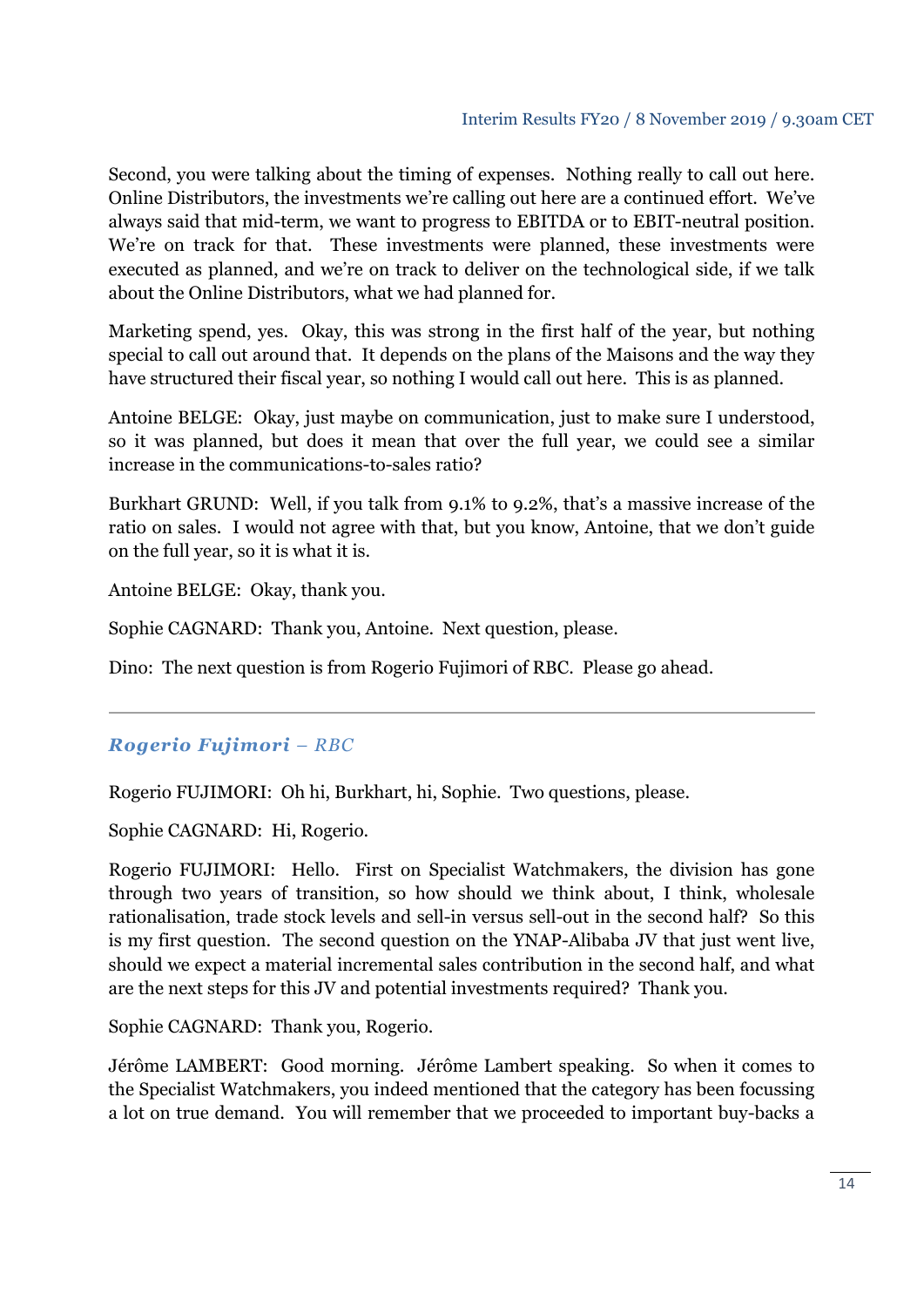few years ago, primarily with Cartier and then with SWM, since then, and that's since the start of the year, we have been monitoring very closely our sell-in and sell-out. We can say again today that our sell-out is superior to our sell-in, which is showing the commitment and the discipline that the category has in developing that new business model. It's also proven by the growth in retail that the category has been reduced (TC: 00:40:00) during that period. When it comes to the distribution and the quality of the distribution, the category has been reducing the number of wholesale doors quite significantly over the period in certain markets. Surely we come slowly to the end of that reduction.

When it comes to FENG MAO, thank you for your question, indeed a very important part of the agenda. I'm sure you noticed that it was only 12 months ago that Alibaba, YOOX NET-A-PORTER / Richemont launched the project, and you know that we have been trading now for one good month. The results are very promising and I cannot disclose, you can imagine, any direct numbers. I can just refer to the quality of the service. It's already reached a 4.9 out of 5 service rating ratio. Now, the team is fully working on their 11/11 Singles' Day and it will become more and more a real active part of our business. Thank you.

Rogerio FUJIMORI: Thank you.

Sophie CAGNARD: Next question, please.

Dino: The next question is from Edouard Aubin of Morgan Stanley. Please go ahead.

#### *Edouard Aubin – Morgan Stanley*

Edouard AUBIN: Yes, good morning. Edouard Aubin, Morgan Stanley. Just two questions for me as well. Just to follow up, on Speciality Watchmakers, so we talked about the top line, but just to come back on the bottom line, so I guess if we exclude the impact of the inventory provision you had last year, your profits are down about 10%- 11%, I think, year-over-year, in the first half. There have been some talks on the Geneva blogs about some cost-cutting activity initiatives launched by Richemont in the second half. So, I know, Burkhart, you don't give guidance, but just a theoretical sensitivity, if sales were to more or less remain the same in the second half versus the first half, would the deleverage be relatively similar in percentage terms, or would that be offset by some of the proactive initiatives you're taking on cost? My second question relates to IFRS 16. Is it fair to assume that the impact on EBIT in the first half was a positive around  $\epsilon_{50}$ million to €60 million, and if so, if you could give us a rough split by division in terms of impact, that would be quite helpful? Thank you.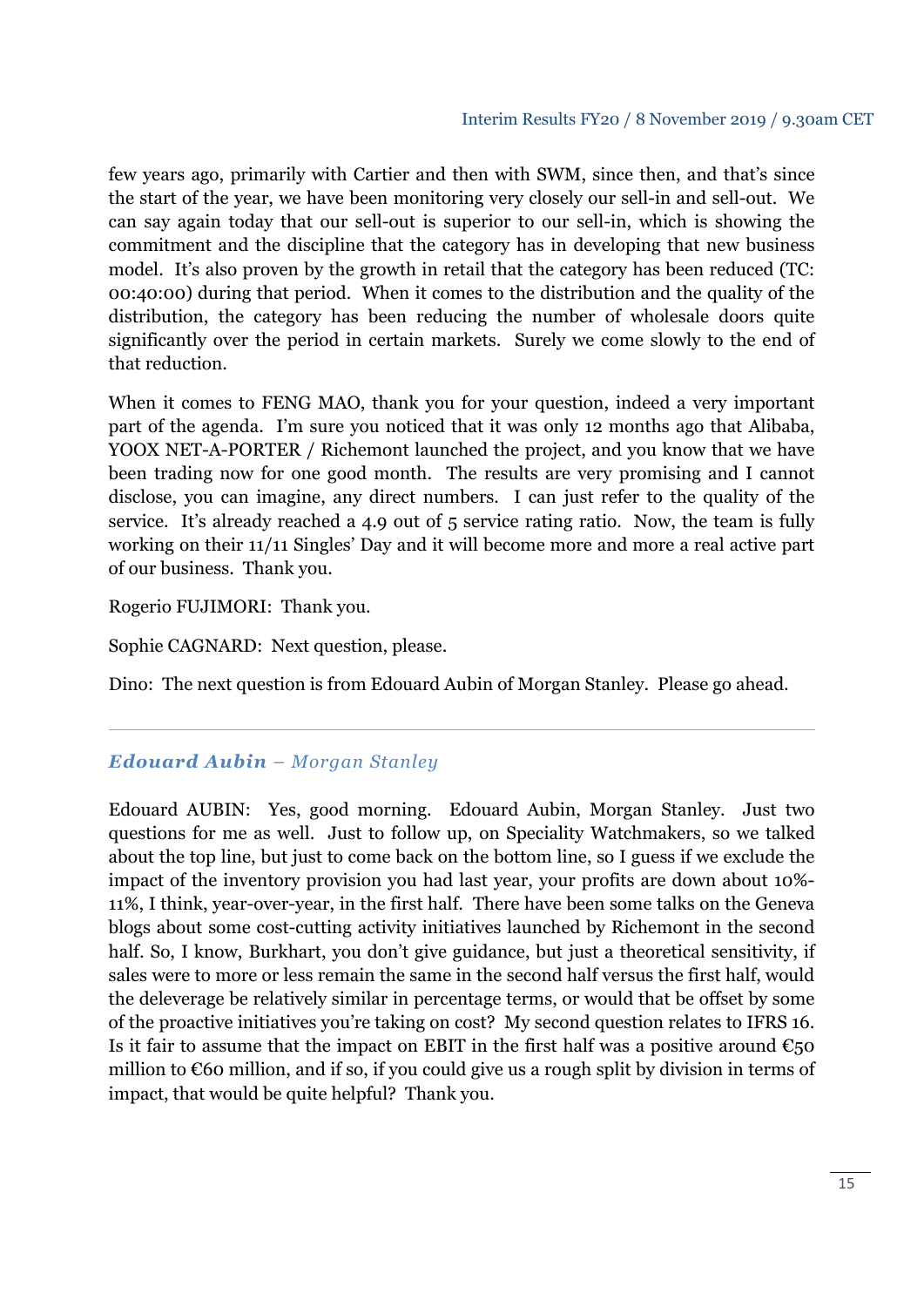Sophie CAGNARD: Thank you, Edouard.

Burkhart GRUND: Edouard, good morning. So Specialist Watchmakers, listen, very simple, we wouldn't comment on blogs or on media speculation, because what we do running our businesses, what is internal remains internal and I won't put that out in the public space. What I can say, and I refer to what we have been saying, what I have been saying for quite a while now, is that the Specialist Watchmakers, the operating contribution, the numbers have dipped below 8% or below 9%, and we said we are on a mid-term trend to rebuild operating contribution, to rebuild profitability. This is the plan for this year once again, and now I would not read too much into H1. H1 is a snapshot we take after six months. We don't manage the business for a half-year result or a full-year result and investments are spread out through the year the way they are spread out through the year. We've touched on communication and expenses for the first half for the Group. This has also played out like this at the Specialist Watchmakers, so I would not read too much into it.

What I have said before, what I have said in May is that Specialist Watchmakers' retail sales are expanding. The wholesale sales are still consolidating, because we make them consolidate. As Jérôme mentioned, we are still in the process, and we're winding down, of closing distribution. In the background, we have a focus on margins, on retail margins, we have a focus on tight cost control and that is the plan that has played out very well last year. This is the plan that still is in place for this current fiscal year. IFRS 16, yes, I think you're right with your numbers. I won't comment on the divisions, but if you just look, and I think it's very clear, if you look at the spread out of the assets, or the right-of-use assets, obviously the Jewellery Maisons, followed by Montblanc, followed by YOOX NET-A-PORTER, have the biggest portion of the right-of-use assets, and thus the remaining slightly positive impact on the operating contribution. Then, it's followed by Specialist Watchmakers, F&A Maisons and then the Richemont assets or Richemont structure-related assets and leases. It goes pretty much in line with where we have deployed the capital. It's, on a division-by-division level, not really material if you look at the overall numbers.

Sophie CAGNARD: Thank you, Edouard. Next question, please.

Edouard AUBIN: Okay, thank you.

Dino: The next question is from Mélanie Flouquet of JPMorgan. Please go ahead.

*Mélanie Flouquet – JPMorgan*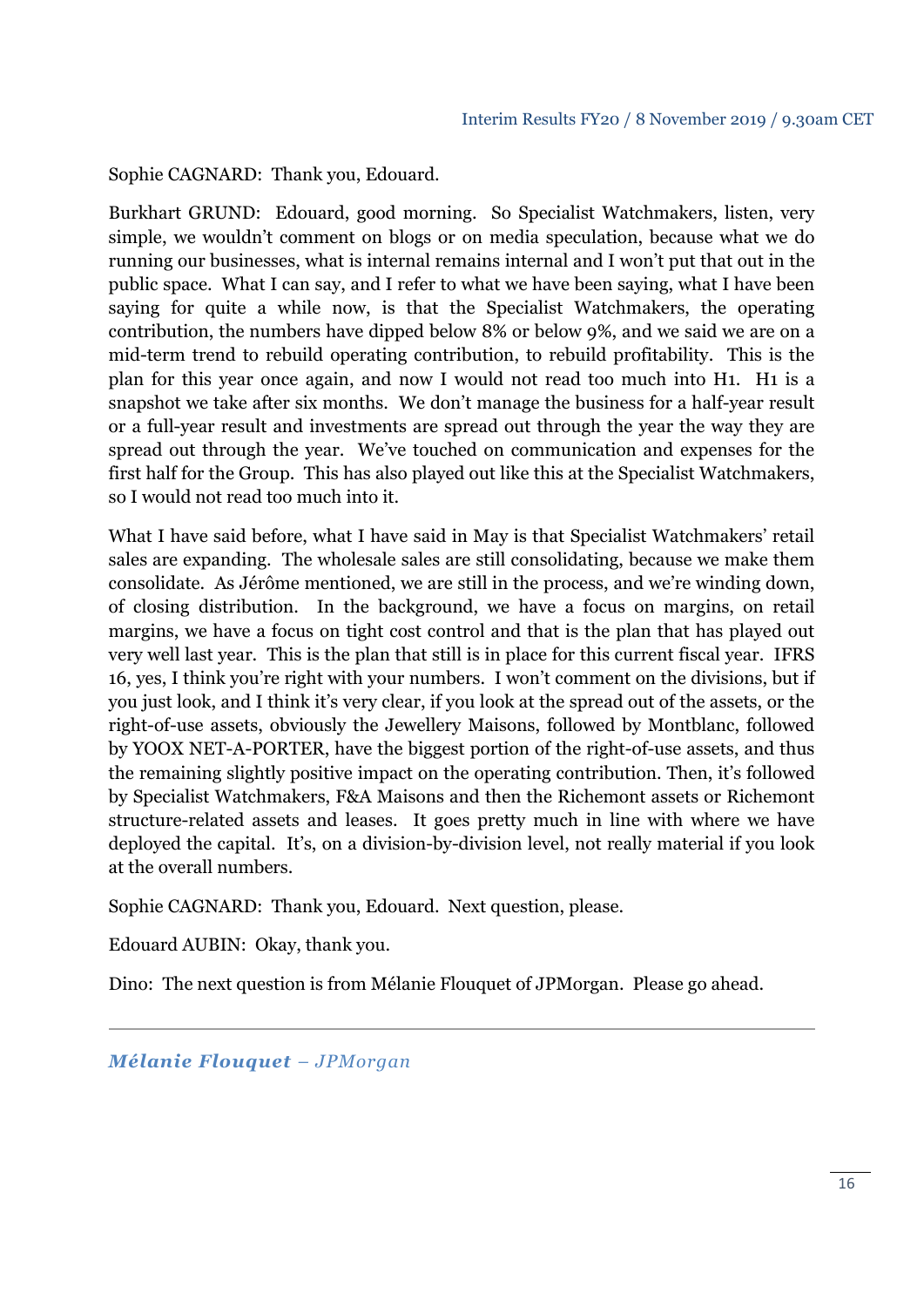Mélanie FLOUQUET: Yes, good morning. Thank you for taking my two questions. So the first one is regarding the jewellery product category, not Jewellery Maisons by division, but by product category. If I look back, it sounds like this product category has actually decelerated for 12 months. I know that there is volatility in the high end of jewellery on a quarterly basis and on a monthly basis, but for 12 months, we are now on mid-single digits against strong double digits previously. Can you tell us what is happening to this product category in comparison to other winning product categories in luxury? For instance, we are not seeing this kind of deceleration trend in leather goods, so I was wondering whether you could share with us what you think is happening there in the last 12 months. Actually, as a backup to that, we've also seen, in leather goods, a big gain in market share of the leading brands. This doesn't seem to be the case in jewellery, so what is that attributed to as well, in your view? So that's my first question.

Burkhart GRUND: Oh, that's the first question. That was already two questions, Mélanie.

Mélanie FLOUQUET: It's all about jewellery. The second is much shorter, it's about your release says that your gross margin expanded at the Group level because of a product mix positive impact. I am not seeing this in the gross margin of Jewellery Maisons, which is actually flat, so I was wondering whether you meant a divisional positive impact, or what did you mean by product mix impact? Thank you.

Burkhart GRUND: So, let me walk through your three or four questions here. Well, a) I'm not going to compare jewellery development to leather goods, because I don't really see the bridge here. If you look at our numbers, if you look at the Maisons side, meaning excluding the Online Distributors, right, the jewellery growth is at 7% at actual rates and the leather goods at 2% at actual rates, so I'd say jewellery is still taking a lead here. If you look at the total Group, the picture is slightly different, because you have the trading through the Online Distributors. Now, the Jewellery category, it's a simple one here. The jewellery has continued to expand very strongly and the high jewellery invoicing will happen in the second half of the year, so that's where we see the difference or what you take as a slowdown in the growth rate. So, that is, in a nutshell, the way we view the world. We're pretty happy about the jewellery expansion and we are pretty positive about the high jewellery expansion coming in the second half of the year.

On top of that, yes, we have had, in Q2, clearly much stronger than in Q1, the impact of Hong Kong SAR, China. Hong Kong is a market for us which is very strongly exposed to jewellery and to watches, and that obviously has hit us in Q2 much stronger than in Q1. I think Q1, we flagged out that the market was down by about 10 percentage points, something like that, and then in Q2, the drop was quite severe in a very short period of time.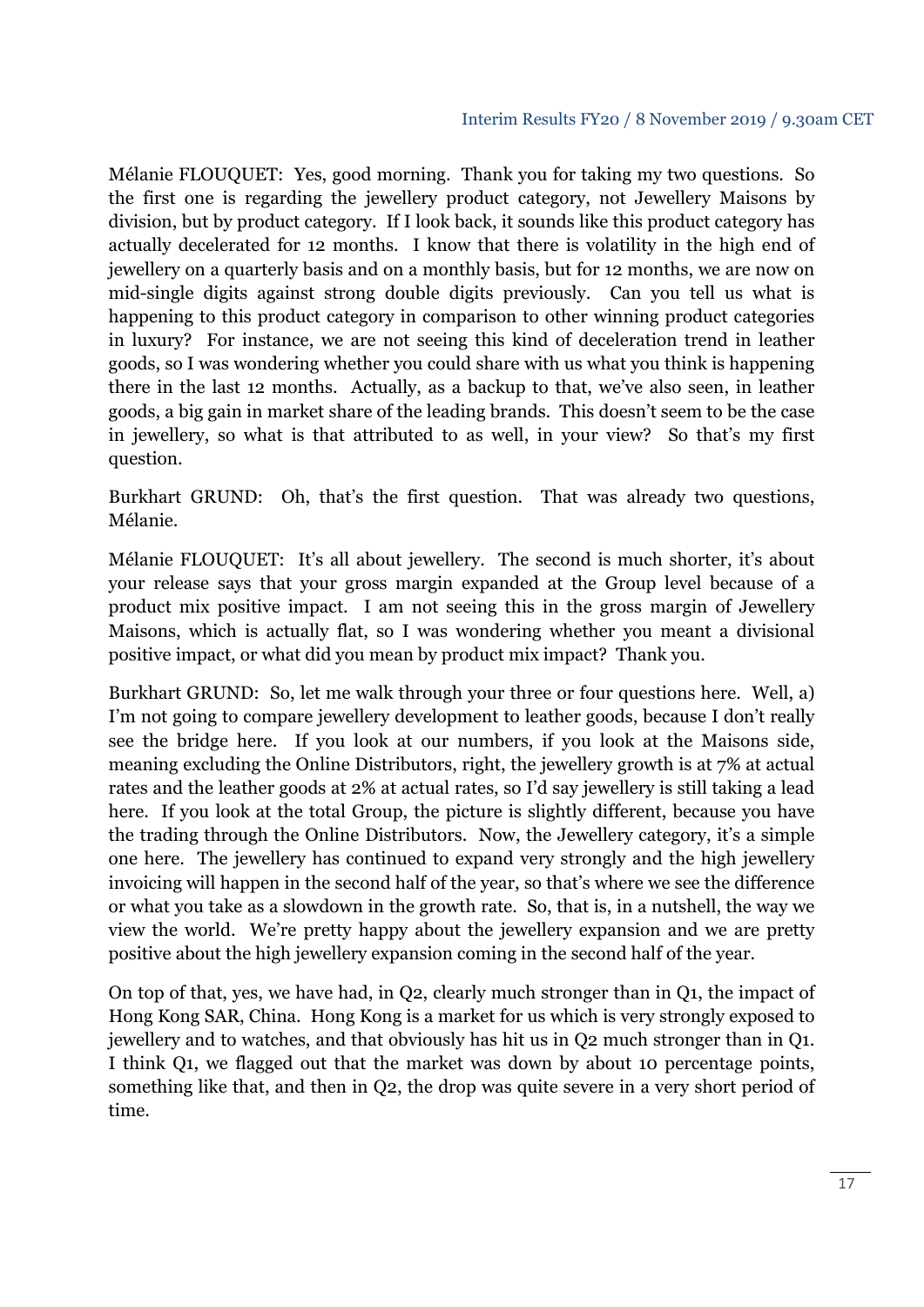Sophie CAGNARD: Then (TC: 00:50:00) the gross margin.

Burkhart GRUND: What was the question on the gross margin?

Sophie CAGNARD: The product mix impact, given that gross margin is relatively flat at the Jewellery Maisons.

Burkhart GRUND: Well, I can't go into those details, because that would mean I would call out the development at Cartier and the development at Van Cleef & Arpels. So, I can't really go into that level of detail.

Mélanie FLOUQUET: Well, I'm sorry, I'm trying to understand the release. You talked about the product mix positive impact in your gross margin, which is, on an underlying basis, expanding, yet I don't see it in the Jewellery Maisons. You don't need to expand, it's not visible in the Jewellery Maisons. Something else is happening on the [unintelligible at 00:50:26]. Should that be divisional mix?

Burkhart GRUND: Then it might come from a different division, in this case from the Specialist Watchmakers.

Mélanie FLOUQUET: Is it a product mix or it's rather a divisional mix impact? Indeed, Jewellery Maisons are higher gross margin and expanded faster, so is this just the wording that wasn't quite right, or Specialist Watches had a huge expansion?

Burkhart GRUND: Well, Specialist Watchmakers, by definition, is watches, so that is where the expansion of the gross margin has come from. So, you might call it a product mix or you might call it a business area mix, but in this case, it's the same. It's the Specialist Watchmakers business area, obviously coming from watches.

Mélanie FLOUQUET: Okay, that's useful. Thank you.

Burkhart GRUND: So, if there was a confusion, then I hope it's cleared up now.

Mélanie FLOUQUET: It is, thank you.

Sophie CAGNARD: Thank you, Mélanie. Next question, please.

Dino: The next question is from Thomas Chauvet of Citi. Please go ahead.

*Thomas Chauvet – Citi* 

Sophie CAGNARD: Hello, Thomas.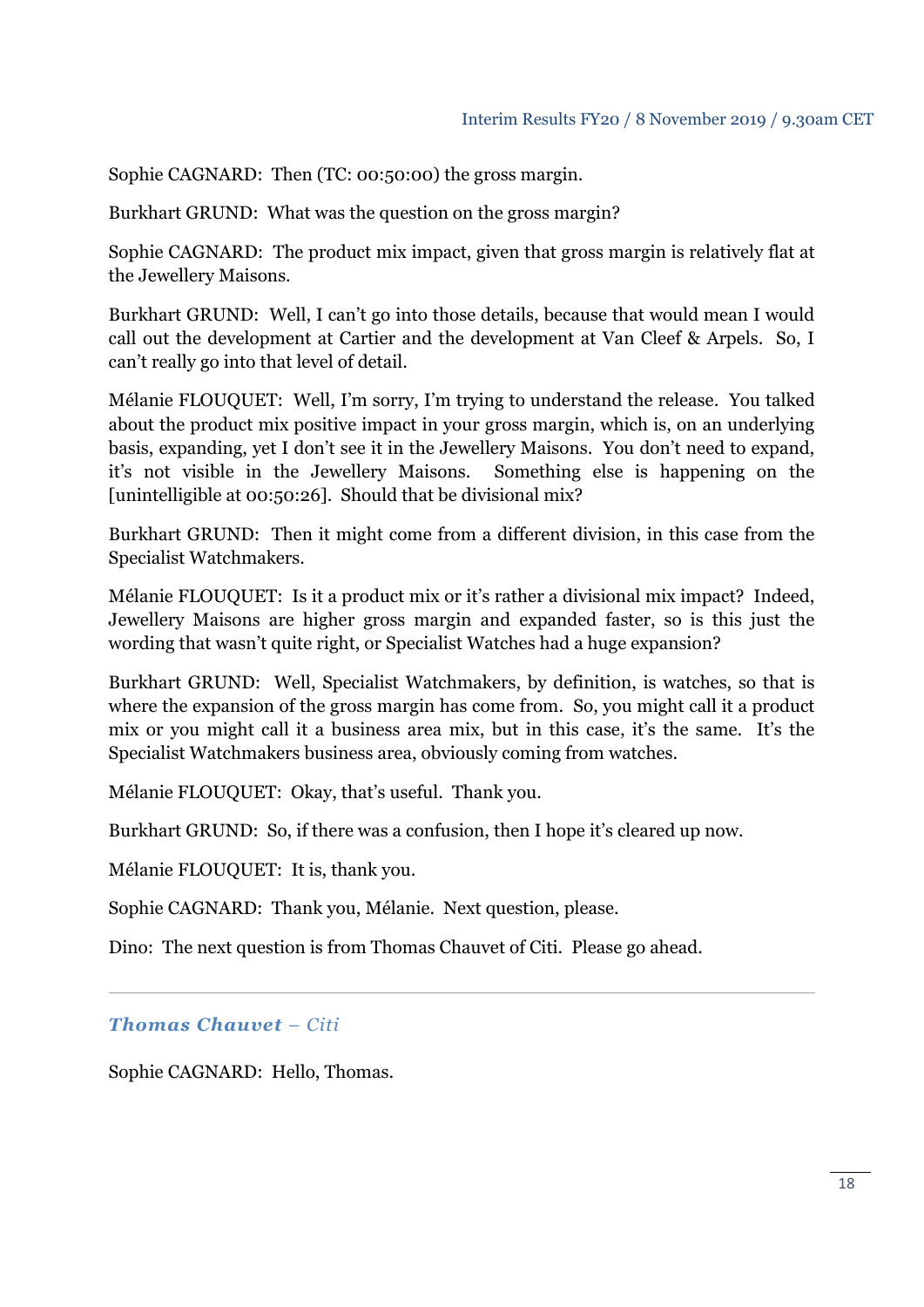#### Interim Results FY20 / 8 November 2019 / 9.30am CET

Thomas CHAUVET: Good morning, Sophie and Burkhart. Two questions for me, please. The first one for Burkhart, were you surprised by the 120 bips margin pressure in the Jewellery Maisons? How much do you attribute to the rising costs of doing business in branded jewellery, it's a competitive segment, versus maybe some exceptional factor this half, the revenue slowdown in high-margin markets like Hong Kong, you mentioned it, the step up in store renovation, the shop increasing events within marketing? Secondly, a question for Jérôme Lambert on the Fashion Accessories Maisons. Many changes there at the same time. You took over the division recently, following the departure of Eric Vallat, the JV with Alber Elbaz, you reorganised manufacturing last year in Italy, relaunched handbags at Cartier, changed the CEO of Chloé, etc, etc. I know it's been the same question for the last 15 years, but do you really believe in your ability to succeed in fashion? What is different this time? Can you generate strong returns with that portfolio of brands in what is under totally an unattractive segment of the luxury market? Thank you.

Burkhart GRUND: Thomas, good morning. Let me start with the Jewellery Maisons. Are we surprised? Yes and no. We're surprised, obviously, by the Hong Kong SAR, China, development, I think as the rest of the industry and even across other industries. Of course, we are surprised about that, and as you know, this is one of our most profitable markets, because demand is very concentrated. We have a good network of boutiques there, but we don't have a huge territory to cover, so from a cost-benefit relationship, that's a very positive and structurally strongly profitable market. That demand is now or has shifted partly to mainland China, to Korea, to other tourist destinations, so yes, that fall and that severity, probably, of the fall has surprised us to a certain degree. The rest, I'd say, of the activities in the Jewellery segment are not surprising for us, because it was planned as such, and we've referred to that in the past.

The Jewellery Maisons generate a very high level of profitability, of operating contribution, and a high level of cash contribution and these are very big businesses, as you know. They are leading brands in their space and we've added what we believe, against the background of its heritage, etc, and its strong designs, can be, in the future, one of the leading brands, we've added the brand Buccellati. We've almost always said, well, these are businesses in which we continue to invest so that we can keep their leadership position. Cartier, as we said, is in a multi-year investment phase into the retail network, so they're in the middle of that. We have, on the Jewellery Maisons side, also invested in communication in the first half of the year, so none of that comes as a surprise to us.

Just another word on that, we don't manage for quarters or half-year results or even full-year results. We try to focus on the long term across business years or business periods, so this is a snapshot at 30 September. We don't manage for 30 September. So investments have been deployed into the Maisons in the Jewellery space in the first half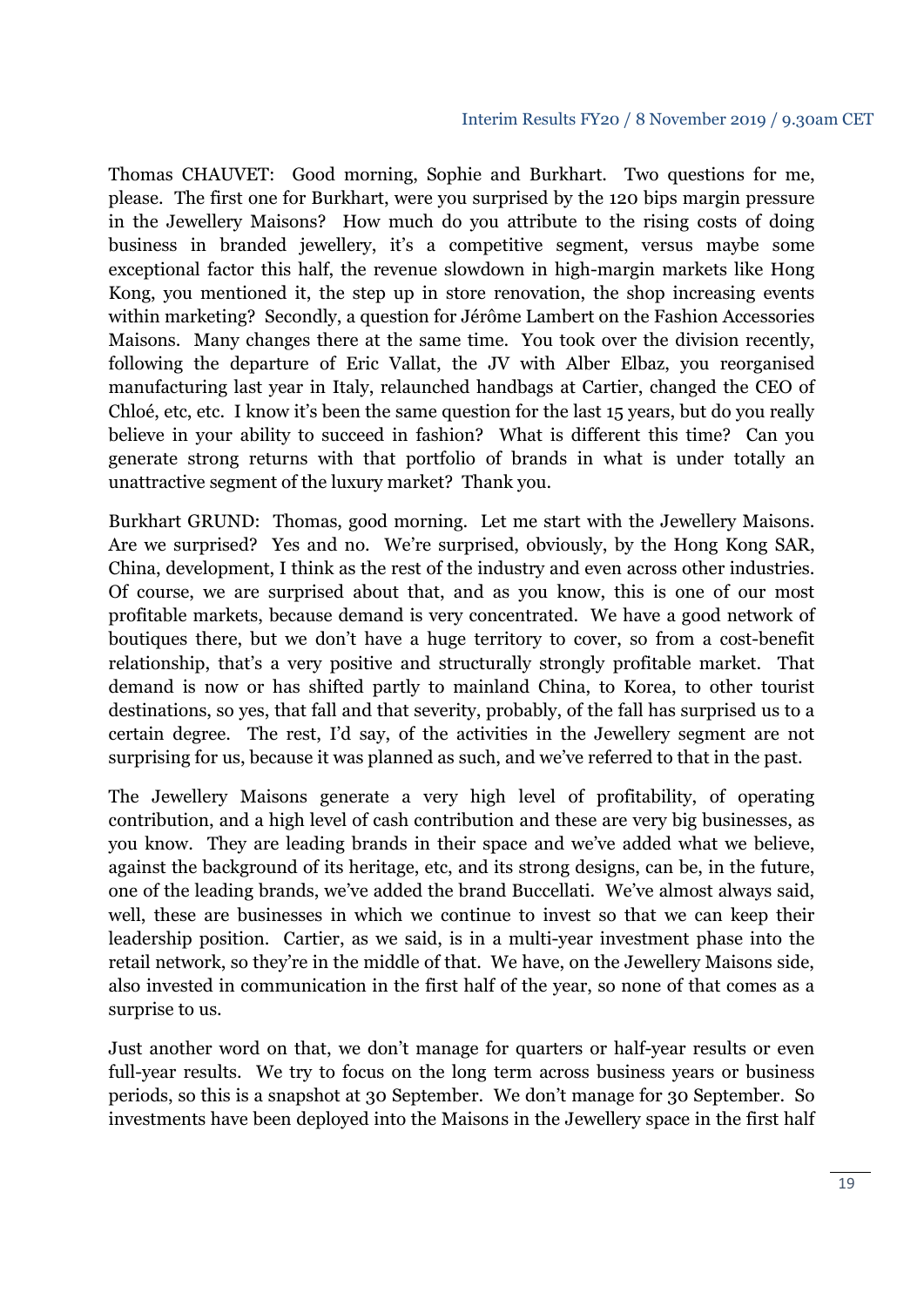of the year, and over the years, we'll continue to do so, because the contribution is still very high, as you can see.

Jérôme LAMBERT: Yes, thank you for your question for Fashion & Accessories activity, which is embedded into the Other category, and as it is embedded in the Other category, sometimes it doesn't give all the time the capability to read completely the numbers. If I would take the last five years of that category evolution for the Maisons that are still in the portfolio, the growth rate would be at least at the rhythm of the rest of the Group. In terms of absolute performance, maybe not enough, but at least there's not been a source of decreasing the top-line performance of the Group there. A Maison like Chloé has been more than doubling its turnover in less than five years. A Maison like Peter Millar in the US has been very significantly growing over that period and having a very high growth rate during the first semester. So, there are some very interesting successes in that category, as mentioned during the presentation.

The changes that you mentioned are indeed, on top of that, a source of positive evolution of our business and were also meant to be necessary. We have appointed a new CEO for Alaïa with Myriam Serrano, we have a new CEO at Chloé with Riccardo Bellini, Riccardo being a strong professional of the brand. He's been working at Margiela and at Diesel during the last part of the period and we know that having professionals in this Maison is a key element of success. What changed on top of that is that also one good year ago, the link between YNAP and the rest of our activity has been further reinforced. We believe that working closer with YNAP will further help, particularly in the perspective of China, where, with the launch of our JV, FENG MAO, we can build a strong bridge or strong points of success for the future in luxury digital distribution.

Thomas CHAUVET: Thank you.

Sophie CAGNARD: Next question, please.

Dino: The next question is from Luca Solca of Bernstein. Please go ahead.

### *Luca Solca – Bernstein*

Sophie CAGNARD: Hello, Luca, good morning to you.

Luca SOLCA: Yes, hello, good morning. A question on strategy. Could you help us understand the strategic goals you have in the second-hand business and how do you see this develop over the next three to five years? Your investment in Watchfinder seems to indicate that you have a toe in the water there and I wonder what the opportunity is and how you would expect to scale this business at the Group level. I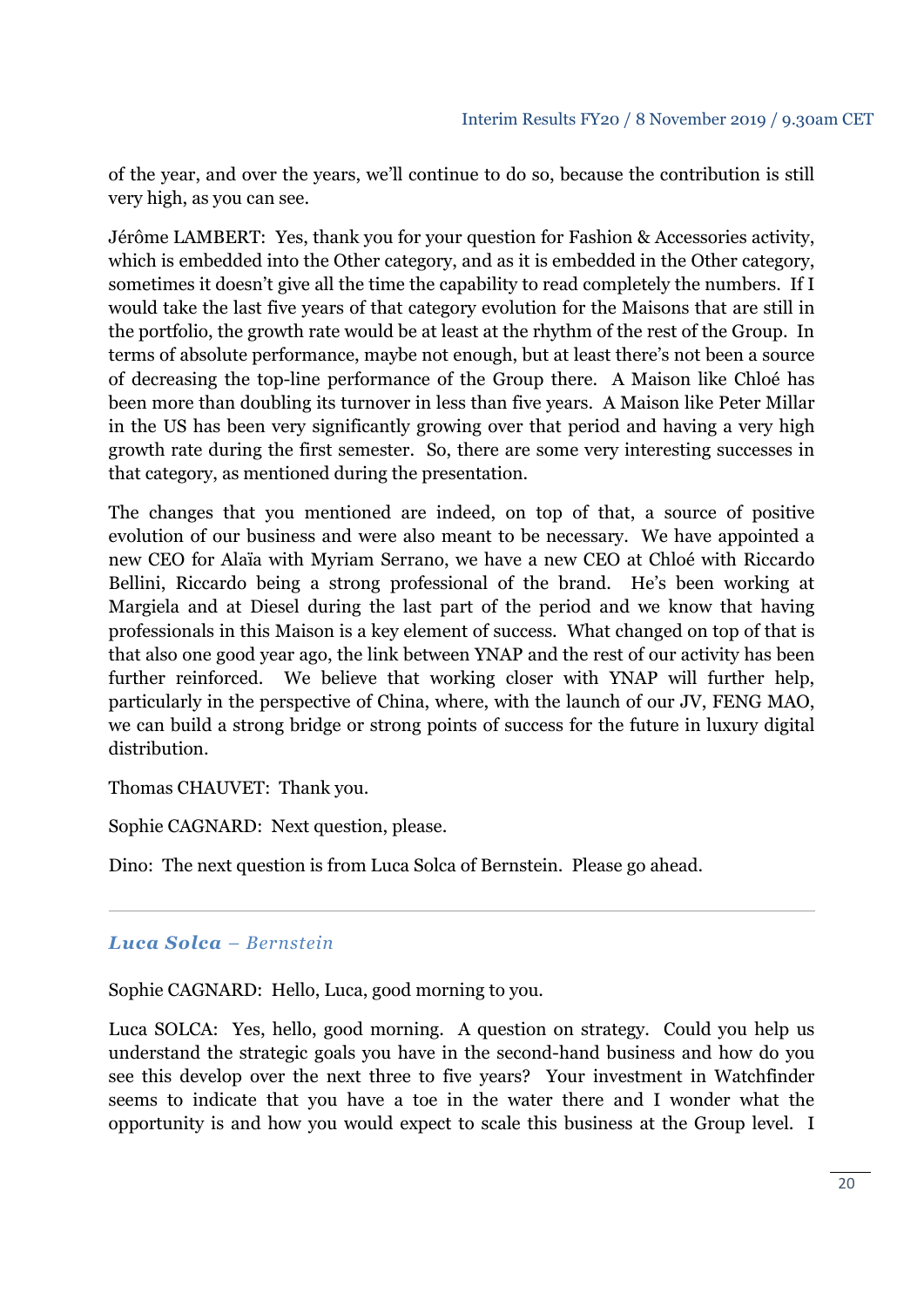have a similar question on the acquisition of Buccellati. I'm not sure whether you stated and sized your ambitions in this case, but if the answer is no, I would like to ask a reserve question, if I may. Thank you.

Jérôme LAMBERT: Yes, thank you for your question on circular economy. Indeed, we do believe that a circular economy is important in the luxury landscape. For Watchfinder itself, you know Watchfinder, being the leader of second-hand watches in the UK, (TC: 01:00:00) excellent in its organisation, excellent in its development, and it's a very already omnichannel organisation with a superb combination between the website, the showrooms and the boutique. Since June, we started the internationalisation of Watchfinder, so we took the company first to France, and then here, we see a real success, so that's largely over our expectation. Then we have opened Hong Kong SAR, China, in August, Germany in October, Switzerland is about to open now in the month of November, and then we'll go to another continent over next year. Then our proof of concept was France, and here, we see it's so far only the digital activity. We have not yet launched the other frames of activity, meaning showrooms and boutiques, to complete that, but already the localised digital activity is very strong. We saw a very interesting development over the business itself, because that's how it develops, through the internationalisation, and we don't see how or why, if it has been so successful in the UK, it cannot be repeated elsewhere.

Then we see as well a very interesting combination with our core watch business, as it extends new services or new potential of services for our Maisons. There as well, we are launching a proof of concept to check and to see how it can combine with the retail activities, but that's indeed very promising. Then we do believe that it is part of, in the future, the so-called watch business.

Luca SOLCA: Understood.

Burkhart GRUND: The question on Buccellati, listen, let me just put it like this, if you look at Cartier, if you look at Van Cleef & Arpels and then if you look at Buccellati, I hope you would agree that is a very natural addition to the other two Jewellery Maisons, because it has a very strong heritage, very strong patrimony and very distinctive style. It's also positioned at the high end of the Jewellery business, so this is something that is very close to our core competence, I would say, and it is something where we see a very clearly delimited playing field in Jewellery, in this Jewellery space, and we're very happy with that acquisition. We have not spelt out any ambitions. In general, we do, but we have not put that to the market, so that means you have a follow-up question.

Luca SOLCA: Wonderful, thank you so much, Burkhart. Yes. Thank you very much for the bonus question. I was curious to get a bit more colour on some of the brands that you haven't mentioned within the Speciality Watchmakers, Jaeger-LeCoultre and the impact of the Polaris new products, or Baume & Mercier. I also noticed that you had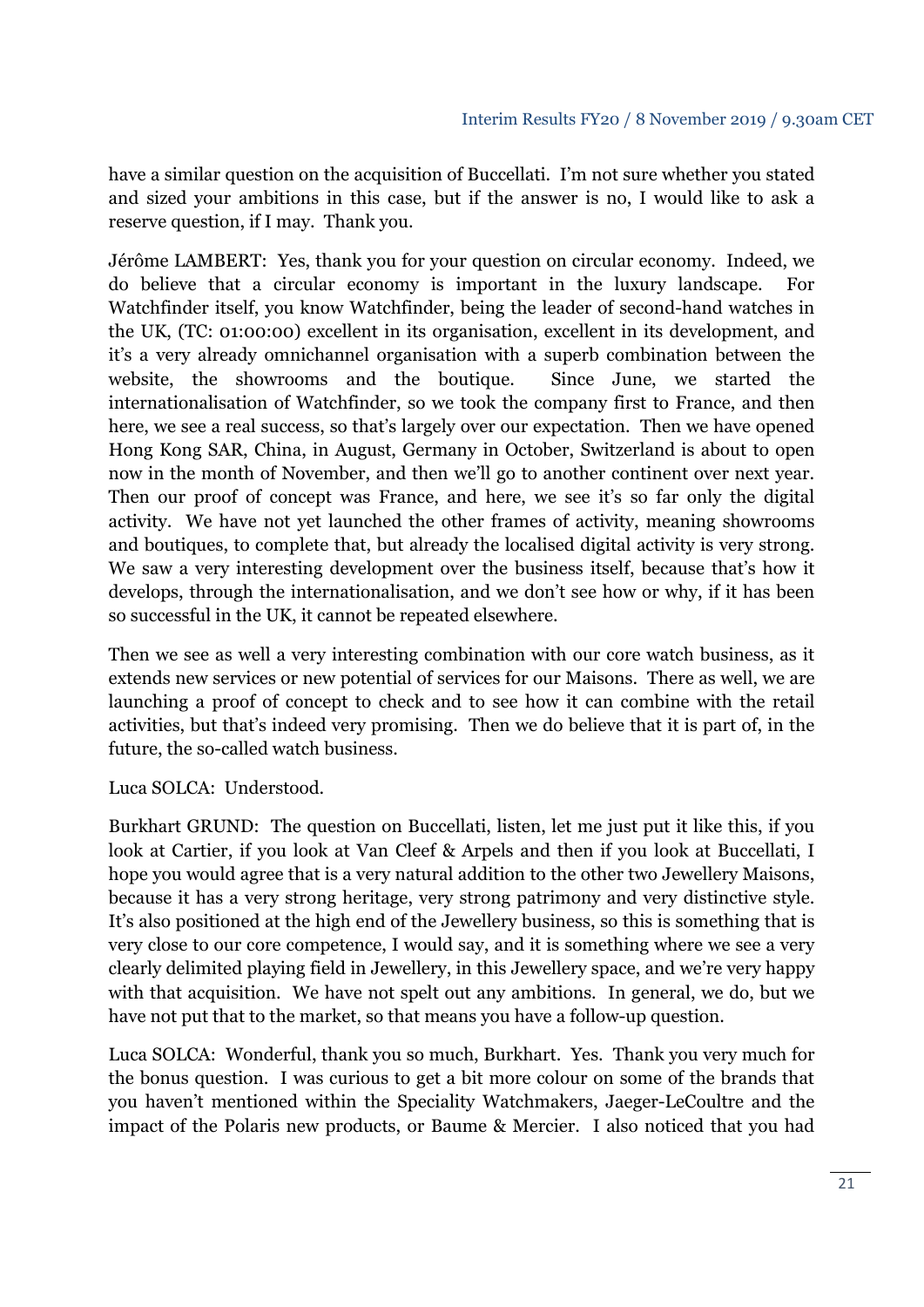one winner in the Grand Prix d'Horlogerie de Genève that was carried out this week, out of 18 awards that were given, and Vacheron Constantin being beat on that. Are you happy with the profile you're having in the watches business or would you want to have a more prominent role in this area in terms of innovation and ability to capture the scene?

Burkhart GRUND: That's a good follow-up question to Buccellati.

Jérôme LAMBERT: Yes. Thank you, Luca. We said, indeed, if you want to extend your collection in terms of watches, there are still a lot of very interesting watches to see right now. You probably saw that A. Lange & Söhne just introduced its first steel watch, which is very, very interesting in terms of offer. You know that in Grand Prix de Genève, Richemont is not present with all the Maisons, and that in the Grand Prix, if I'm not wrong, neither Rolex or Patek are present, for example, so I guess you can draw somehow some conclusion out of there. No, if you see the models that have been launched, with the Spitfire IWC, if you see the new Odysseus at A. Lange & Söhne, if you see the new diving watches in Panerai, they are all showing that the success of these Maisons are being very connected to a recent new lines launch or extension, all of that done in a very reasonable way, because you have also noticed that the assortments are more focussed than before and that the Maisons are very consistent in managing their rhythm of innovation and their carryover collections.

The success of the global, of the watch Maisons, if you read it in, how we say, again, the trend of Hong Kong SAR, China, it's in fact quite strong, because you know well the importance of Hong Kong in terms of absolute business for the watch business, so achieving that kind of performance with that strong headwind means you have very strong success. One of the territories where the Watch Maisons have a huge success these days, is China, mainland China. In mainland China, I would say the growth rate is quicker and is accelerating. Here, we are more than happy with the development of the watch business. Burkhart was mentioning earlier in the talk the improvement of the bottom line that is done in the same time, and I can repeat what I was saying, our sellout continues to be quicker than our sell-in. For all those elements, the rebuilding of the category to achieve as well stronger and stronger performance is continuing in a very strong way.

Sophie CAGNARD: Okay, thank you. Thank you, Luca.

Luca SOLCA: Thanks very much. This is very helpful. Thank you.

Sophie CAGNARD: Thank you. Next question, please.

Dino: The next question is from Francesca di Pasquantonio of Deutsche Bank. Please go ahead.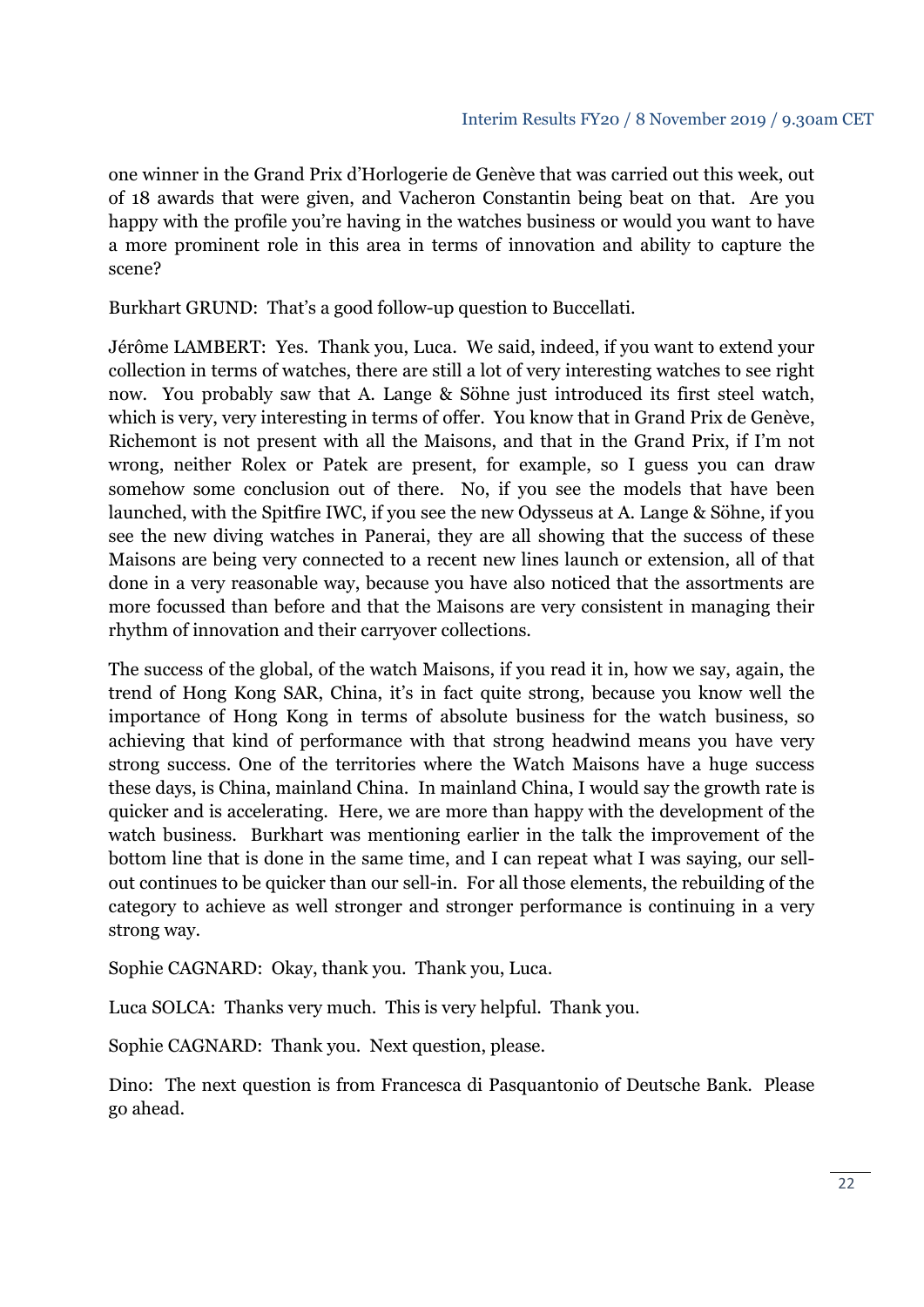#### *Francesca di Pasquantonio – Deutsche Bank*

Francesca DI PASQUANTONIO: Yes, hi. Good morning, Sophie and Burkhart. Thanks for taking my question.

Sophie CAGNARD: Good morning, Francesca.

Burkhart GRUND: Jérôme is here as well, Francesca, please.

Francesca DI PASQUANTONIO: Yes, that's right, good morning as well. I have a couple of remaining questions. The first is about the renovation process of the store footprint at Cartier. It's a multi-year journey, but what I wanted to understand is more, you know, qualitatively how you are seeing the process impacting the performance of Cartier on the positive or on the negative side, and your expectations going forward. The second question is going back to the online, and although we were, I would say, quite prepared to see that this business would continue to require significant investments and step-up in costs, I was a bit surprised by the magnitude. What I wanted to understand is whether you were surprised as well, or whether this was something that you had already envisaged and how we should be thinking about expectations for the future, i.e. is this going to normalise over the next 12, 18 months? Thank you.

Burkhart GRUND: Thank you. Listen, Cartier, I guess you're referring to Cartier, right, because we've been discussing this for, yes, I'd say a number of years, ever since Cyrille Vigneron, with his team, launched this programme. I mean, basically we're talking about a project a week, throughout the year. This is what we're talking about. I'd say in general terms, obviously Capex and depreciation are negative and sales uplifts out of renovated stores are positive, right? Listen, we have to do this. Cartier management is convinced that they have to do this, for the simple reason that if you want to be a (TC: 01:10:00) leading brand or the leading brand in the jewellery space, you have to fulfil your customer expectations. I've said it before, that when Cyrille Vigneron came in as CEO of Cartier, he made a very simple but structured assessment with his teams, and one of the points that came up was that the Cartier boutique network needed a bit of refocussing, which he's done quite quickly in terms of closing some of the stores, because the number has come down step by step over the last three years, and then upgrading the customer experience in some of the stores or in most of the stores, through a new boutique concept, but also focussing on the flagship footprint across the different regions. I'd say this has continued as planned, so nothing is surprising for us in this.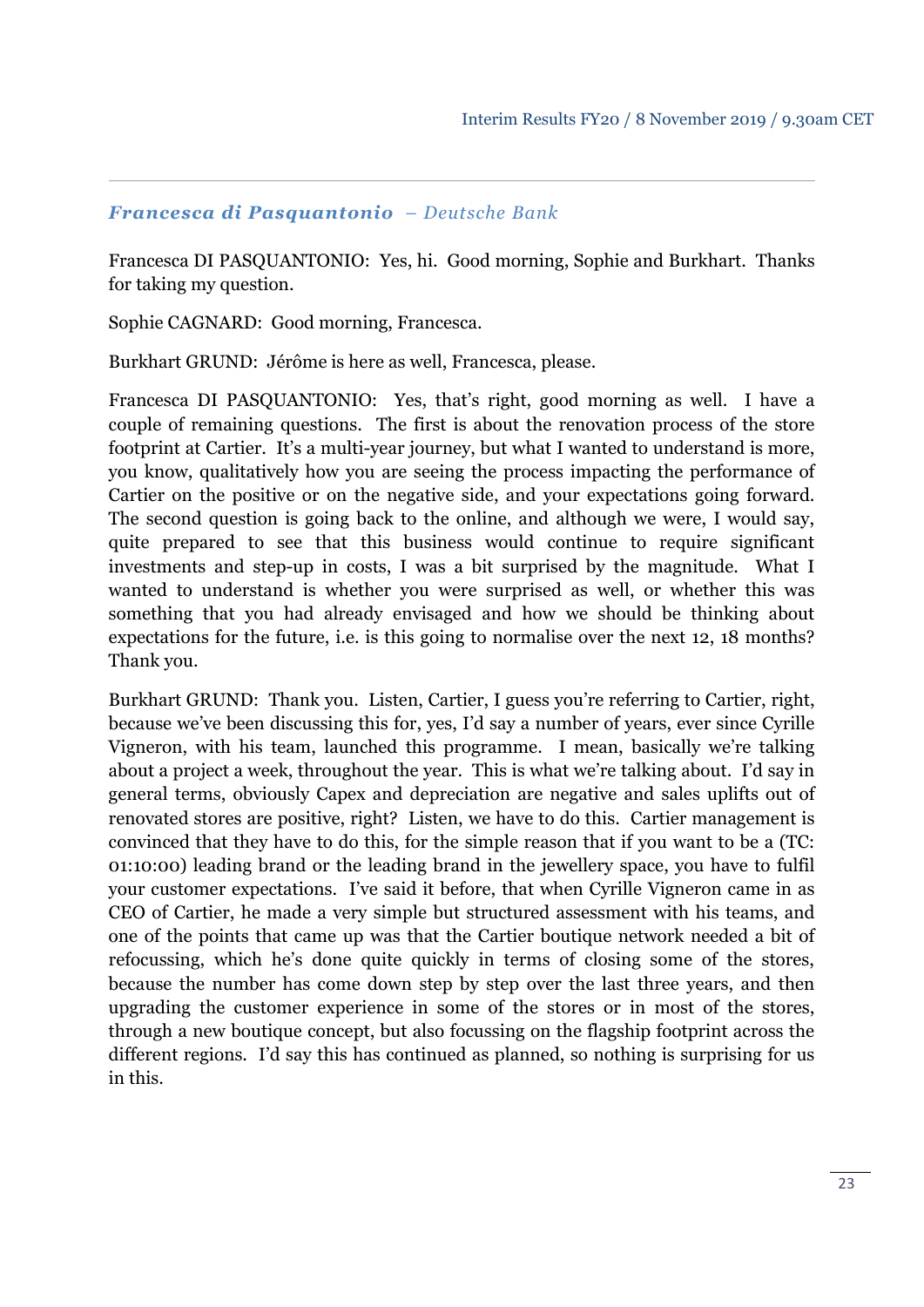When you renovate a boutique, what you want to have coming out of that, and that's what we have been doing over many decades now, is an uplift in sales, because you readapt, you readjust to what your current customer expectations are. So, there is a clear link. We just don't do this for having nicer stores, but they also have to produce the results that justify these investments. Then obviously we have, but for Cartier, and that is more limited, we open new stores whenever there is a new opportunity. For example, now the timing might be off, right, but Hong Kong SAR, China, there is a new development there, K11, where several of our brands have opened with great success. You have Hudson Yards in New York, it's a new development, and we had to shift distribution, which we stayed with Hudson Yards. Cartier has closed the store on 59th Street-Madison and is now focussing on the Maisons on Fifth Avenue and Hudson Yards. So, there's a constant shift in order to adapt, and we've had that in other places of the world as well. We're focussing also not only on the flagship stores, these are of prime importance, but also on renovating the rest of the network. As I said, it's about one project per week, so that's quite a significant and heavy charge also for the teams.

Francesca DI PASQUANTONIO: You wouldn't say that this has created disruptions and negative repercussions on overall top line? There hasn't been anything which has gone differently from your expectations in terms of the execution?

Burkhart GRUND: No. Okay, I mean, you know how it is, when we renovated the Mansion, okay, that's a big store, and then you have the effect of closing the Mansion and then reopening the Mansion, but these are really, I would say, more technical effects. What would be more worrying, and that I cannot confirm at all, is that once you close down a major store for three to six months to renovate it, and then when you reopen, the traffic doesn't come back. You have an increase in traffic, that's what we see in our businesses, when you renovate a store, not the other way around.

Francesca DI PASQUANTONIO: Okay, thank you.

Burkhart GRUND: On the Online Distributors, was it surprising for us? No, it was not surprising for us. It was planned as such. You know, they're going through the three projects or major projects that we called out. The re-platforming, that is progressing, the JV with Alibaba, that has opened, and then the preparation to receive the operations from the Richemont Maisons, so that requires investment. We're not worried, we're not surprised, because it was planned as such and that is the nature of the game. When you're in a business or in a distribution space of the market that is dominated by technology, you have to invest into technology, and not only technology, but also logistics and fulfilment capabilities behind to be able to preserve your leading edge, and that's what's happening there.

Francesca DI PASQUANTONIO: Okay, thank you.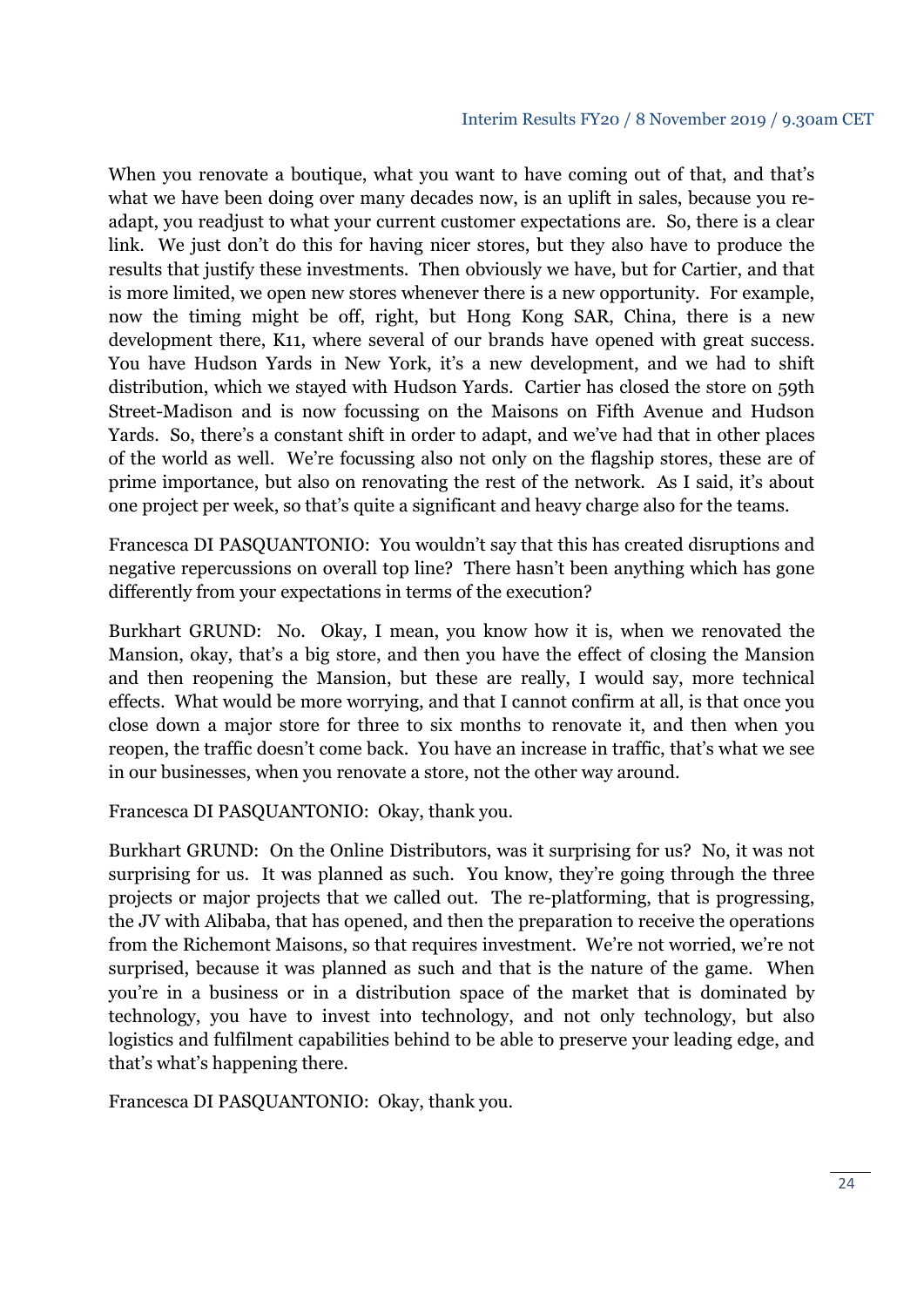Sophie CAGNARD: Thank you, Francesca. Next question, please.

Dino: The next question is from Louise Singlehurst of Goldman Sachs. Please go ahead.

Sophie CAGNARD: Hello, Louise.

## *Louise Singlehurst – Goldman Sachs*

Louise SINGLEHURST: Good morning to all. I'll obviously start off by saying good morning to Jérôme and Burkhart and Sophie. Thank you for taking my questions. Just two follow-ups from me really.

Burkhart GRUND: You brought the smile back on his face.

Louise SINGLEHURST: Well, sadly, my questions are going to be on YNAP rather than the pure fashion, but just to think about the progress, and I know you've touched on a couple of these comments already, but in the context of the reminder about the longterm objectives for the Group are not really focussed on the quarterly numbers, can you just help us think about how you're balancing the delivery of the top line in the Online Distributors, with the operating profit question? We've obviously had quite a promotional environment in the last few months, and I suppose, just circling back on the gross margin comments, can you give us any colour between the gross profit and the Opex component within the Online Distributors? Then my second question, just following up from that, I'm not after any longer-term guidance, I know we're not going to get it, but in terms of colour on the progress at YNAP in terms of that EBIT evolution, and this obviously follows on from comments on the prior question, but is this year the trough that we should expect, given the fact you've got the benefits of China coming through, but you've obviously also got a little bit more IT spend going through the Opex line? If you can help us understand the shape of the EBIT profile over the medium term, that would be incredibly helpful. Thank you.

Jérôme LAMBERT: Thank you for the questions here. They are describing big time the agenda of the Maisons. First, it's about having YNAP being more global, and that's an important part of the agenda. You remember, a long time ago, we said the announcement of the JV for the Middle East. This one is to come. Last year, we announced the JV in China and this one is happening just now, and we see there very promising success. What we can see already is that the strong level of operation, excellence in execution, excellence in service, so that's where we see one big part of the agenda. A second part of the agenda is enhancing the quality of the service. The technical platforms that we were using before were not making possible localisation. That is why, for example, in Japan today, you still have only YOOX operating in Japan.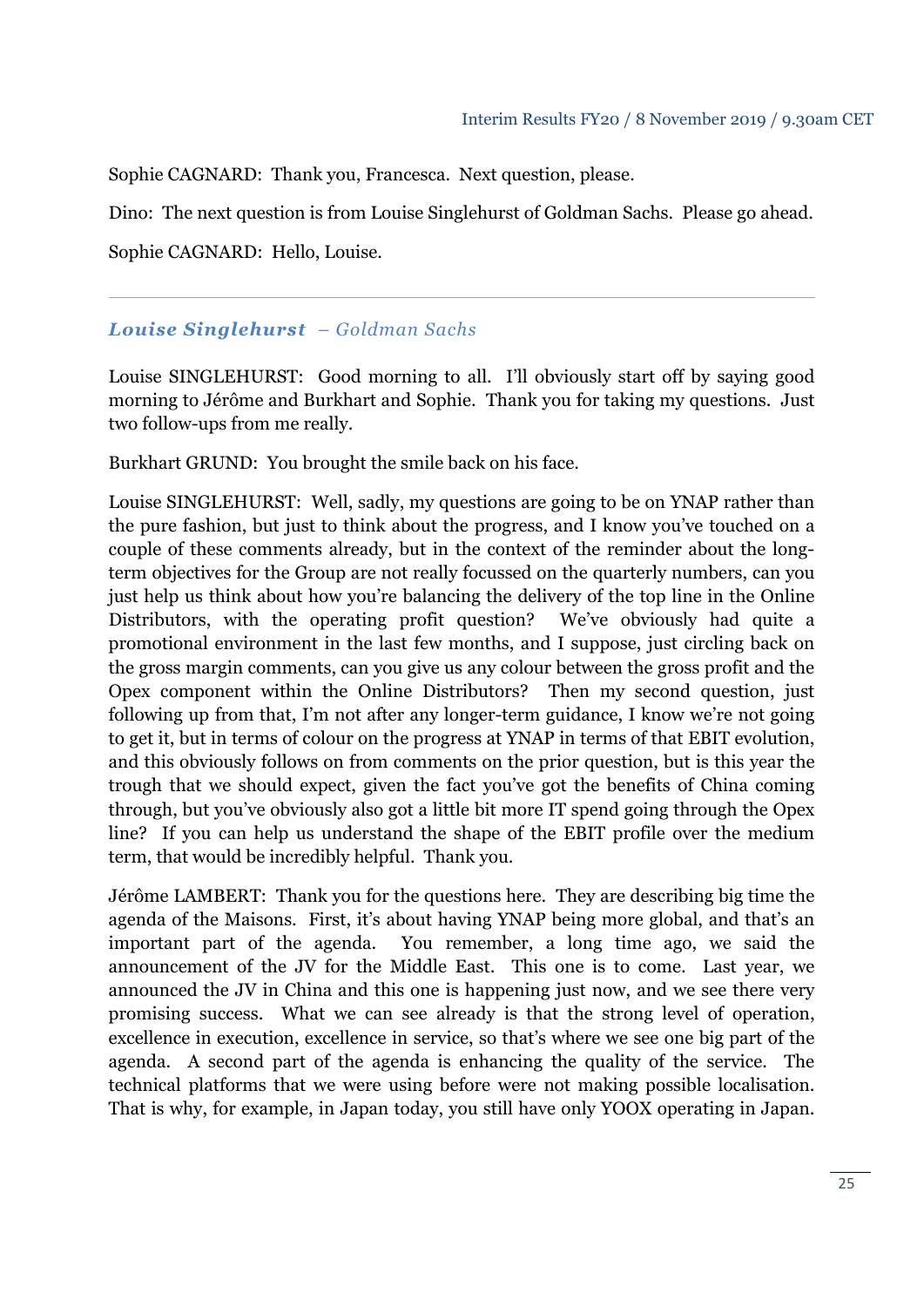With the new technical platform, we'll be capable to have our major digital Maisons to operate in Japan next to the other territories. The new technical platform will also allow a larger spectrum of payment possibilities and much more capability to serve our clients at large and our VIC in particular.

So, all that triggers new conditions of trading or so-called cost of trading, cost of doing business, and that's what our margin evolution is translating, more than any other particular aspects. You know, on top of that, that in YNAP, you have the combination of NAP, Mr P, The Outnet and YOOX, and two of them being active in full price, the other one not only in full price, so you have to read these numbers as well as a combination, as the four factors, more than being, as we say, the translation of a more promotional rhythm of activity. Do we believe in the business? Yes, and what is indeed to be noticed, in 12 months, if you remember, 12 months ago, the question was is that business model relevant or not? Could other formats of business, meaning platforms, being the future in acquiring goods or managing inventory, creation being part of the future? The last 12 months have showed that creation, acquiring goods, managing inventory, offering rare products in a qualitative way has a strong future and has been winning (TC: 01:20:00) over the last 12 months, which is very important if we speak strategy and further development.

Finally, what it's also for, it's very important, and YOOX NET-A-PORTER have been working a lot as well with most of their brand partners, that's developing omnichannel capacities and capabilities. Already one major brand under (ph 01.20.25) Richemont is experiencing a new format, called New Era Light (ph 01.20.31), which are advanced omnichannel capacities and possibilities. We see, in this combination of digital and brick-and-mortar, a very strong source of business development. We do believe that with the evolution that we see of the world of wholesale, and we're experiencing it over the past within the watch business, it's very important to reinvent the relation with the clients. That relation is very digital, is very one-client-focussed, and then in that constellation of what these channels are offering, and that more direct relationship between client and Maison, that we see a bright and very strong source of value between the traditional Maisons of Richemont and the historical partner of YNAP and YNAP itself.

Louise SINGLEHURST: Jérôme, thank you very much.

Jérôme LAMBERT: Thank you.

Sophie CAGNARD: Thank you. Next question, please.

Dino: The next question is from Zuzanna Pusz of UBS. Please go ahead.

Sophie CAGNARD: Hello, good morning.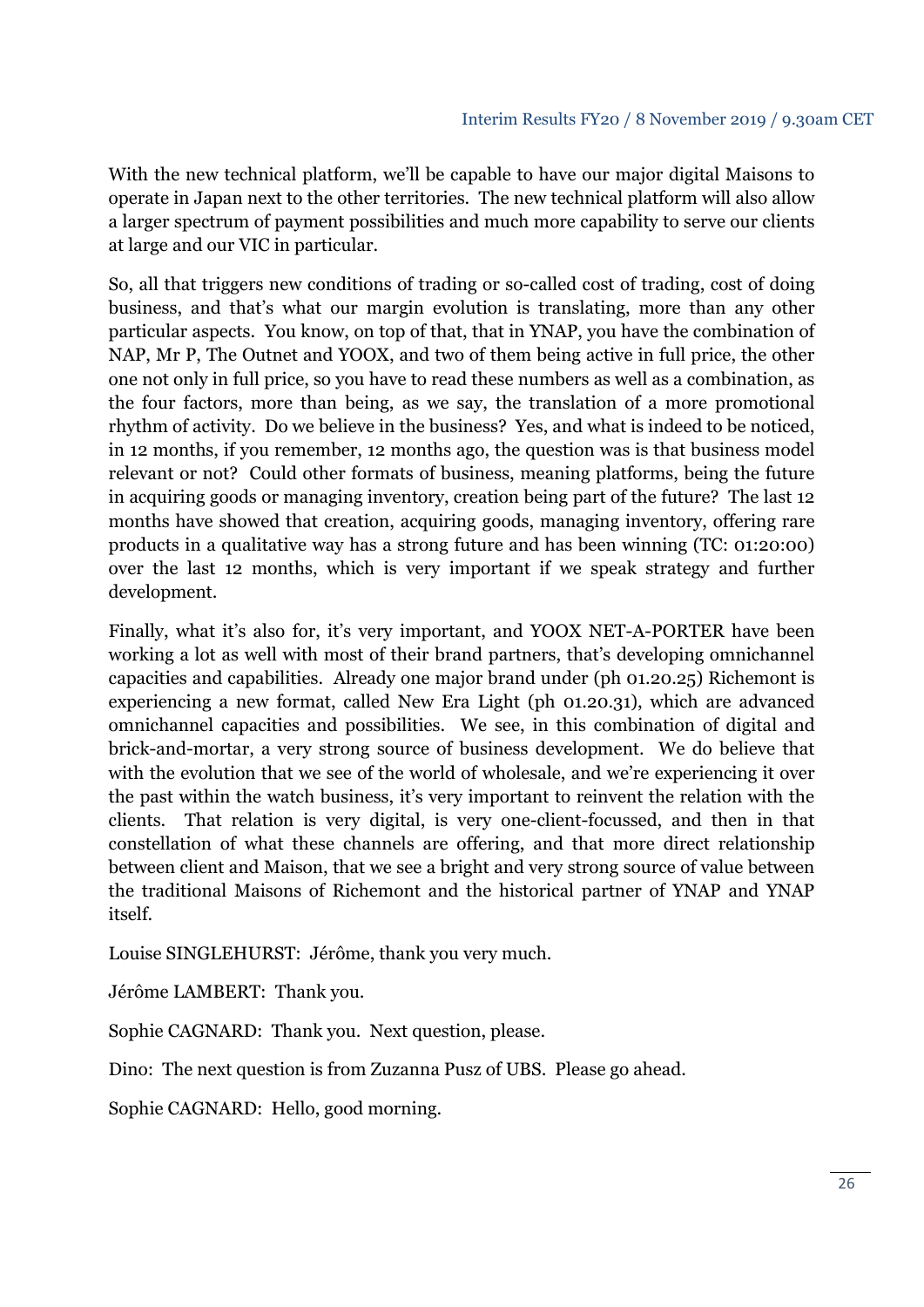#### *Zuzanna Pusz – UBS*

Zuzanna PUSZ: Thank you for taking my questions.

So, first of all on Online Distributions, I was just wondering if you could share with us your thinking regarding the whole, I guess, luxury online business going forward because I presume it's not only my impression, it has become incredibly promotional and it feels a little bit like it's getting worse and worse because one retailer does 10% off, the next one does 15% and the next one does 20%. Do you have any plans to respond to that? Are you planning to focus more on the top line so we can expect to see more discounting, which will come, obviously, at the expense of your profits, or are you planning to maybe prioritise the profitability of the business going forward? Just even high-level thinking would be interesting, because it does feel a little bit like a race to the bottom. Secondly, on the outlook, now I do understand you don't really guide, but I think it has been commented before that you were expecting Opex to grow slower than sales. Now, I was wondering if this was still your expectation going forward, and especially when it comes to Jewellery Maisons because the reality is that margins have been really impressive, resilient, staying above 30% in the last couple of years, but we are seeing more inflation in the market. Your peers in leather goods are spending more on A&P, and should one of your big competitors become part of a rather large group, I think we could see also bigger A&P spend in jewellery.

So I'm trying to understand if you have any specific targets, meaning you want the profitability in the Jewellery Maisons to stay at at least 30%, or will you be willing to give that up, as this is needed to defend your position in the category? Thank you.

Burkhart GRUND: Zuzanna, Burkhart here. Let me just answer the second question first, because, at my age, you start to forget questions. So, the Jewellery Maisons have a very high level of profitability. It's our area of expertise, we have leading brands. Two things to that. One, we have always said, and we will continue to say that and do that, is that we will continue to invest into these Maisons. As they're retail businesses, as they're worldwide businesses, they have a strong need of capital investment and they have a very high level of capital return. As you can see, that equation really works out very well for us, but it means that we will, and we have done that over decades now, continue to invest into these Maisons and we have built them into industry-leading assets, if I can say it, in financial terms. We will continue to do that in the future, irrespective of what the competitive environment is. We believe that with Buccellati, and now it's not really significant today, but when you reflect back on Van Cleef, it was not really significant when it was acquired by the Group, and it's one of the references in the industry now, and we intend to give all the means for this Buccellati Maison, all the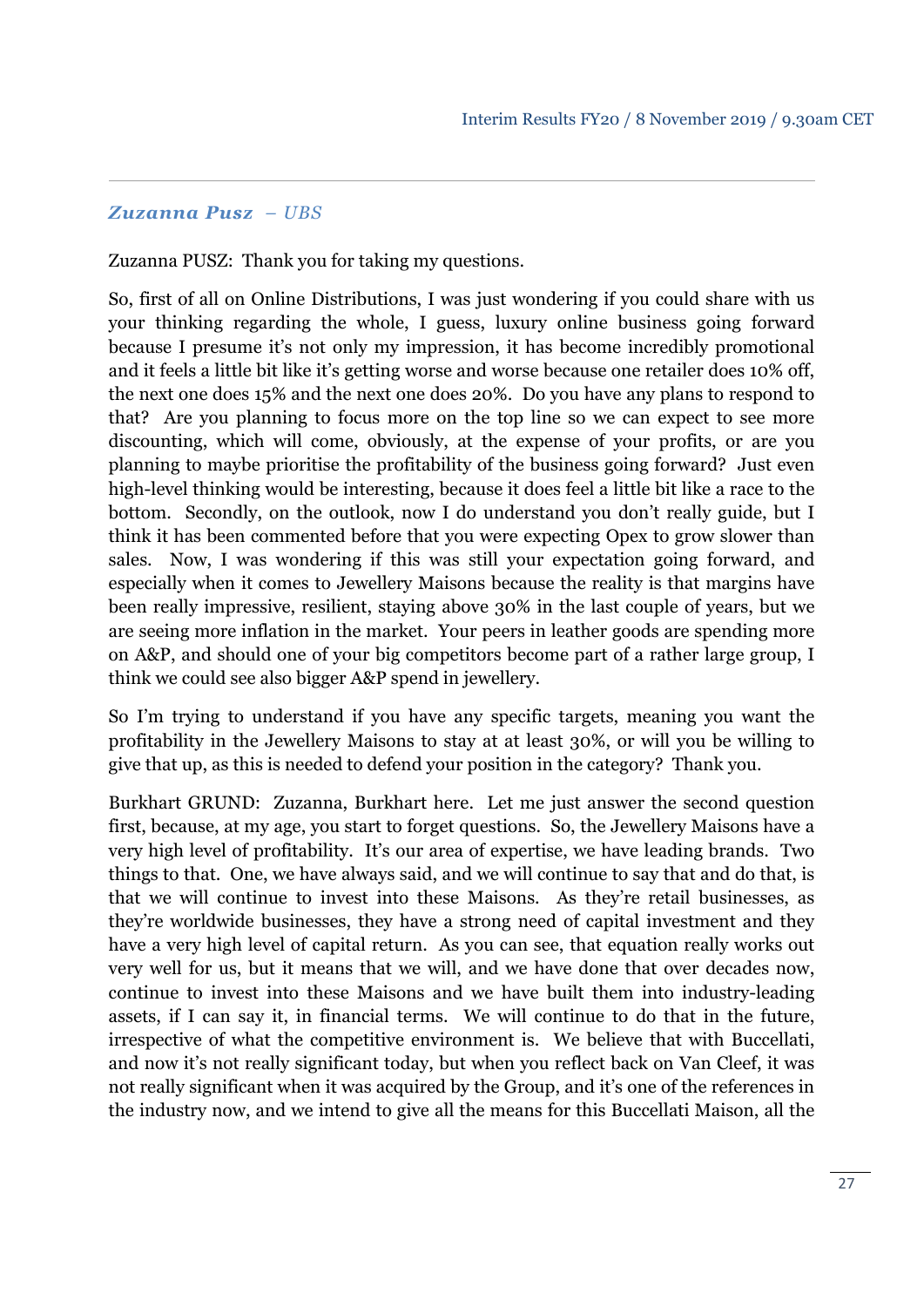means to Buccellati to be able to grow. So, we will continue to invest also in that space, so we're not too worried about that. We're leading that space with Maisons which are clearly positioned on the luxury side or on the high-end side of that market.

So, second point I wanted to mention, don't read too much into three-month, six month, half-year results or whatever, because we don't manage like that. We don't manage for Q1, Q2. We don't manage for first semester, second semester. We've always spelled out that the view of Richemont is that we want to create long-term value for shareholders through the creation of and the continued investment to create brand equity. Brand equity will then translate into long-term value for the shareholders. So, semester one, semester two, Q1, Q2, these are all valid questions. I understand that there are models behind, but we don't manage the business like that. I don't want to lecture you, I'm just saying this is not the way we manage the business.

Zuzanna PUSZ: Sorry, just to follow up, because I also tend to forget questions at my age, so I mean, maybe to put it differently, would you say that the margins at Jewellery Maisons are probably at their peak and it means that if the environment gets a bit more competitive and if the cycle-, I mean, we are probably going to see some sequential slowdown generally globally, so would you say the margins have peaked at Jewellery Maisons and you are willing to invest, so we could expect a bit more pressure going forward, or can they still go higher? I guess maybe that is a different way of asking the same question.

Burkhart GRUND: To be honest, I would not qualify that at all, because I simply do not know. I simply do not know and we simply do not know how the competitive environment is going to play out. I mean, if you would have asked that question 10 years ago, we probably would have said, 'Yes, they probably have peaked,' and then the boom with the Chinese customers came. It has brought not only our Maisons, but I'd say the entire industry to a different size, so I will not be able to answer that question.

Zuzanna PUSZ: Okay, I understand. Thank you.

Jérôme LAMBERT: If I may, on the digital distribution, you point something which is very interesting, which is the relationship between digital distributors and the products and the clients. So, at YNAP, we see our point of differentiation in three key dimensions. First, YNAP, even more now, with FENG MAO, has the largest number of clients, so we are the best in introducing new Maisons and new capsules. As it was mentioned, we introduced 200 new brands since April within the environment of YOOX NET-A-PORTER, and we launched 90 exclusive capsules, so all that bringing the opportunity to have an exclusive and specific offer. The second one, which is also linked to our position of leader in that dimension, is that we have very strong relationships with our brand partners and we are working with the key players to offer the best product and, how we say, at the right time. We buy the inventory, and thanks to that,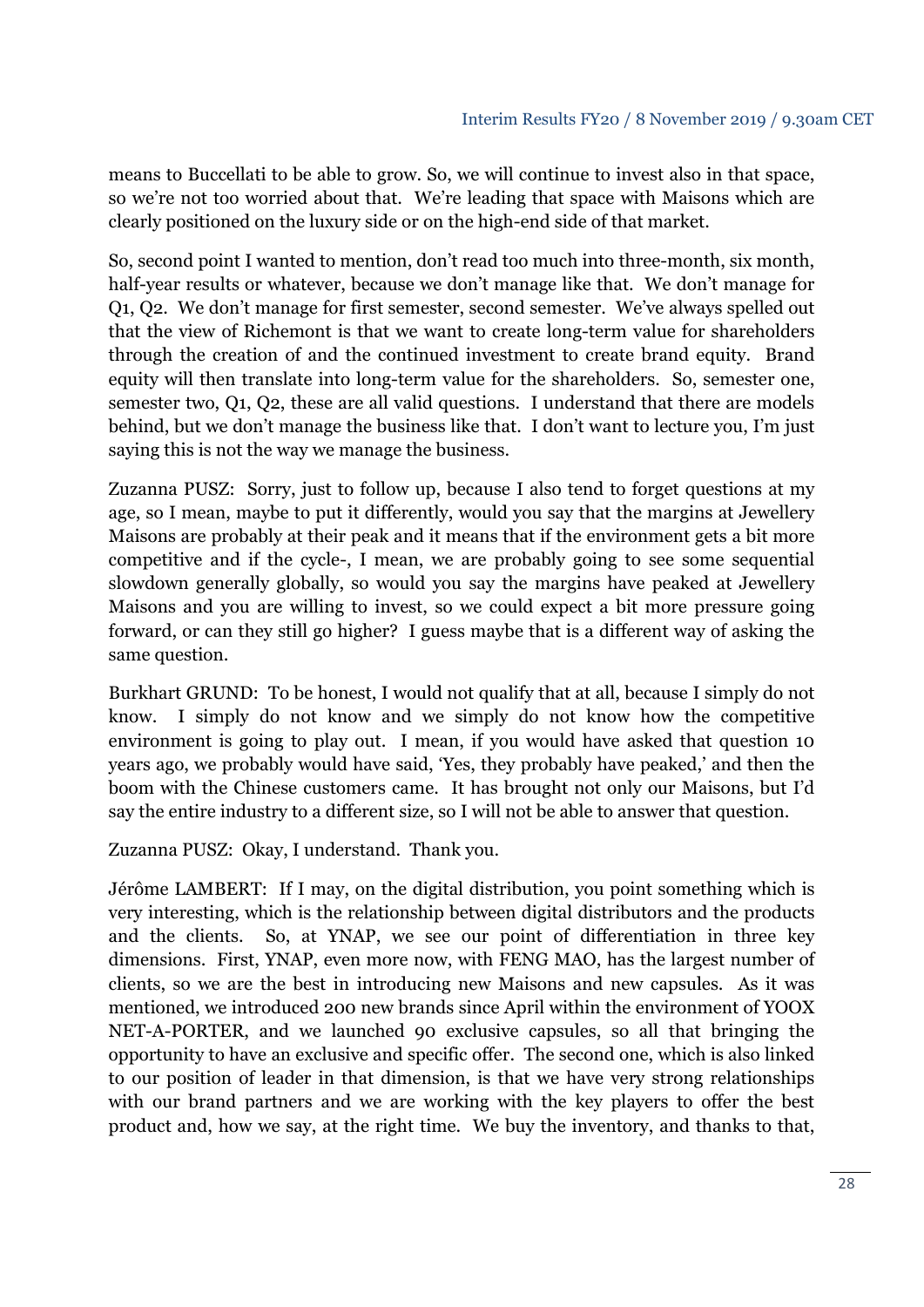we can offer the best inventory in the best time when it comes to that. Along that, we already have a big chance to have very competitive value creation and not to fall into only a promotional business approach, which is for today.

For tomorrow, we do believe, and that's what we experiment with New Era Light, that the one-stock omnichannel solution will create a further competitive advantage. Today, we have a competitive advantage because we have (TC: 01:30:00) more clients, so we can introduce better, in a more efficient way, the Maisons. The team is good in curation, so we can help the Maisons to create and to have the best capsule offers that can meet the best success. Tomorrow, further in the journey of technology, with the omnichannel, we'll be capable to offer as a one-stock solution, and that one-stock solution will offer, I would say, a very strong optimisation of which stock to which client in which geographic dimension. All of this combination is making us very confident in the capability of the business to be timeless [pérenne].

Zuzanna PUSZ: Sorry, just to follow up, because I don't think understood, so this has a positive impact on your ability not to discount more, or it means your profitability will be higher from an operational perspective? I mean, yes, I think, I agree you're one of the stronger players, but you are still discounting, so is it that you're going to be discounting less because you think your position will be getting better, or you think that operationally you'll be more efficient and that will be able to offset probably some pressure at the gross margin level?

Jérôme LAMBERT: I think that the answer is not only into the question itself, because again, being a multibillion company in that field gives you the opportunity to have more and more categories and more and more specific offers. I do believe that the more we expand the categories, our carryover categories, and hard luxury goods is one of them, then you have the chance to have a product with very, very low discount rate. On the other side, the more specific products you have, the better you create, then the less you have to discount. So it takes energy and probably even more intelligence into the business game, but I don't consider discounting and reduction of commercial margin as a fatality for that activity.

Zuzanna PUSZ: Okay, thank you.

Burkhart GRUND: Can I just add one thought to that? There are two ways of looking at the Online Distributors. One is, well, it's a distribution platform and you focus on operational results and margin and discount, and that was the sense of, I think, the discussion you just had with Jérôme. The other point is if you step back and you think about what the future of the luxury distribution will be or could be, if you come to the conclusion, as we have, that we at Richemont have, that the future is all about new retail, meaning the online and offline retail, which will first be linked and then will blend, then you need assets in that space. We have our very strong and very focussed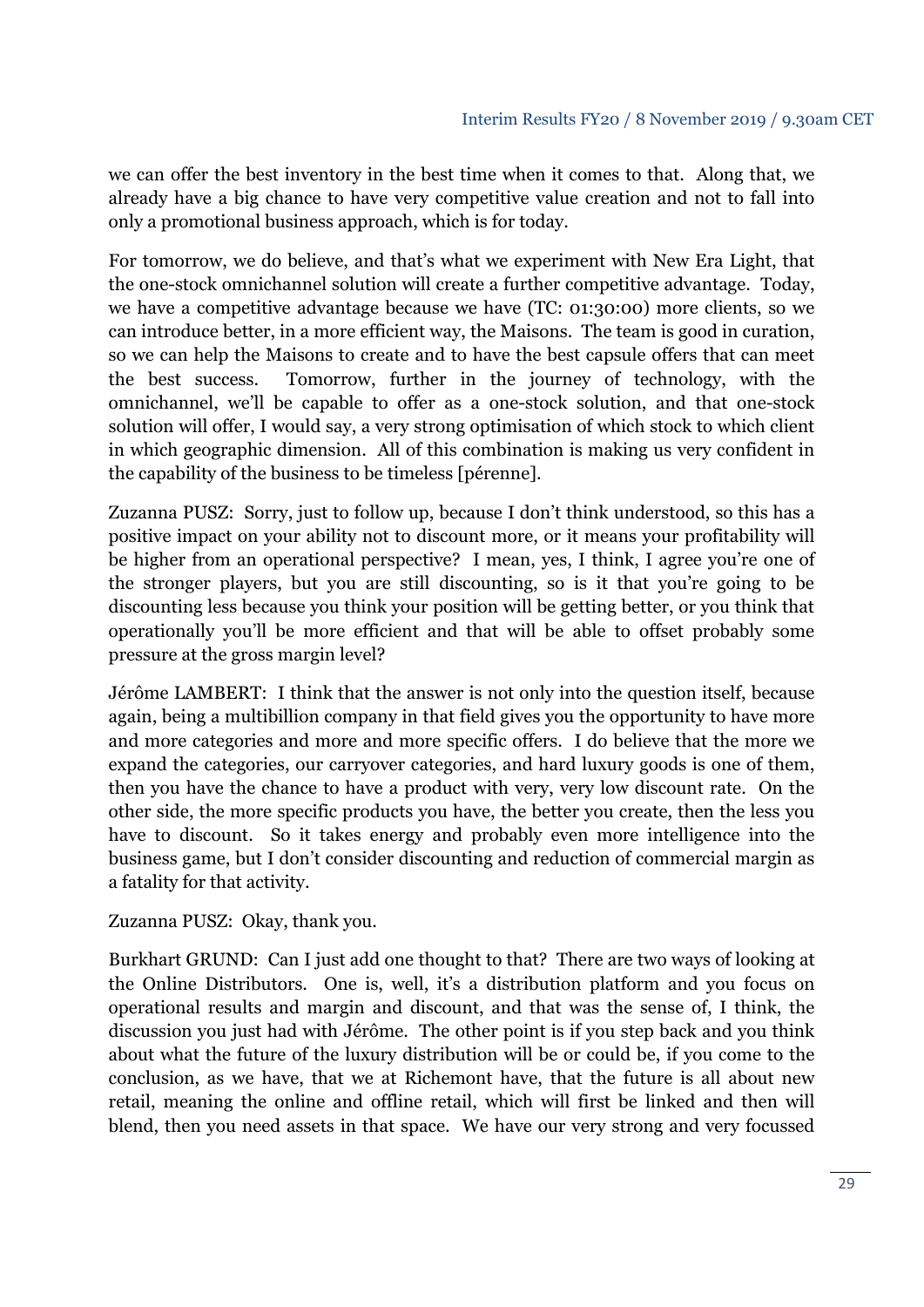offline retail distribution network around the world, about 1,100 stores, and we have a very, very strong, if not the strongest asset in the luxury online distribution, which is called YOOX NET-A-PORTER. Then we have started a joint venture or a partnership with Alibaba in the online space in one of the biggest, if not the biggest, luxury markets around the world.

Now, if you take all these together, we believe that we have the building blocks to actually create new retail going forward, alone, with partners, with the assets we have, and then the discussion shifts to different areas. This could then mean that, well, having an asset like YOOX NET-A-PORTER is part of doing business, is the cost of doing the business, because it will enable us to build the new retail infrastructure around the world. Now, if you tend to believe that, 'Well, online is just an additional channel and it will remain meaningless or not so relevant for our customers,' then you will focus more on the physical distribution network. We tend to have a belief that new retail is the future and we have backed these beliefs with an acquisition or with several acquisitions. By the way, you have to look at it also that we are financing the investments not only to our Maisons, but also into YOOX NET-A-PORTER through free cash flow that we generate. So, in that aspect, we are actually quite relaxed.

We know it's a business, because it's technology-driven, where we will have to continue to invest in technology and fulfilment capabilities, and we have the unique opportunity to leverage these investments and to hook it up with our physical retail network, because that's where our belief lies.

Sophie CAGNARD: Thank you, Zuzanna. We'll have to jump to the next questions, because time is running out and I would like some other analysts to be given the opportunity to raise questions. Dino, next question.

Dino: The next question is from Patrik Schwendimann of ZKB. Please go ahead.

Sophie CAGNARD: Hi, Patrik.

### *Patrik Schwendimann – Zürcher Kantonalbank*

Patrik SCHWENDIMANN: Good morning, Sophie. Good morning, Jérôme. Good morning, Burkhart.

Burkhart GRUND: Morning, Patrik.

Patrik SCHWENDIMANN: What is the situation in Europe? Do you see an improved environment because there is more tourism? That's my first question. Second question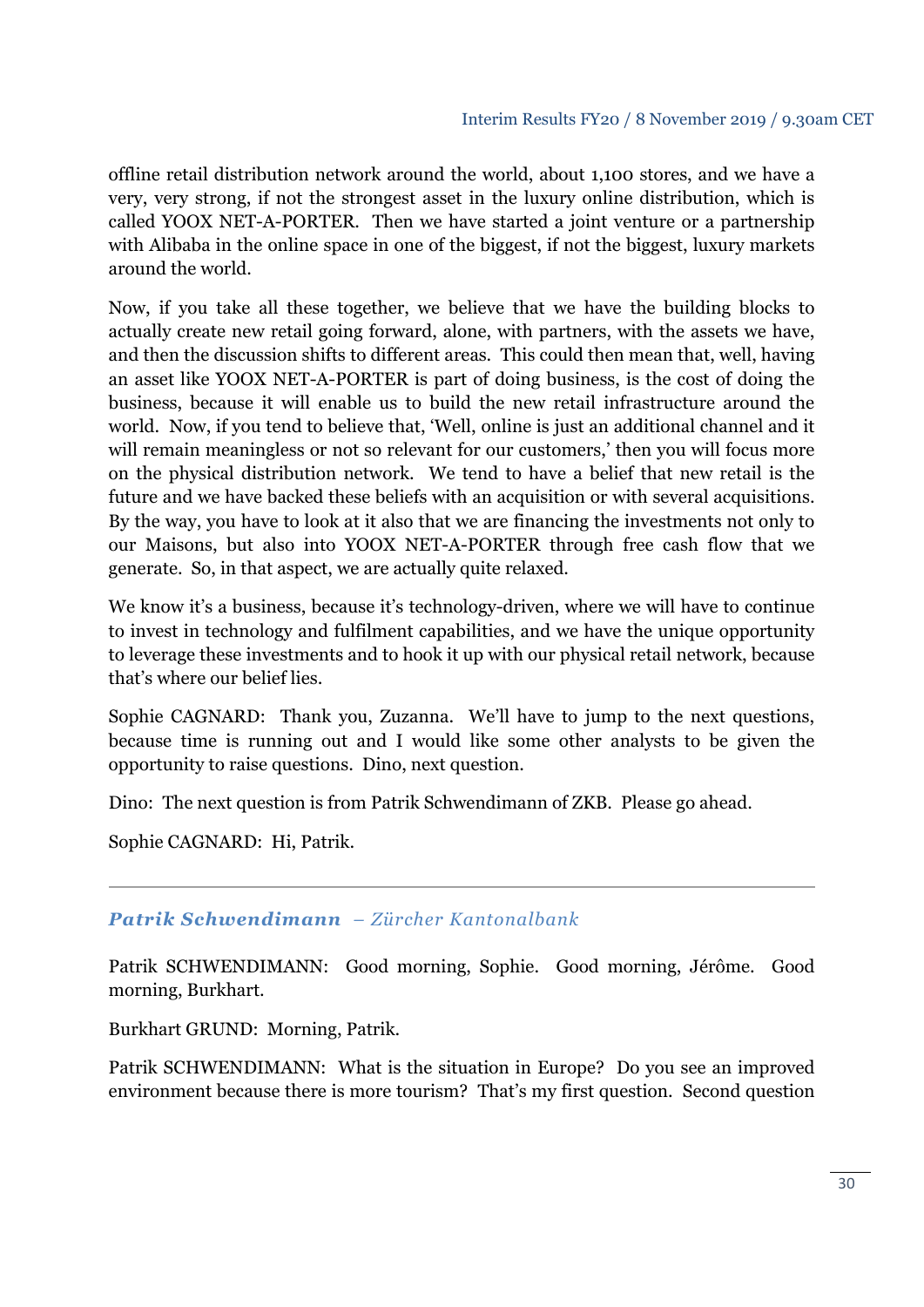maybe for Jérôme, what is your strategy regarding the watch mechanical movements? Will you still order from Swatch Group next year? Thank you.

Jérôme LAMBERT: Okay. Thank you for the questions. I will answer the second part of the question and then I'll leave Burkhart to comment on the development in Europe. You know that Richemont and Swatch Group have been historical partners in terms of industrial supply. Richemont is buying to Swatch Group numerous products. You spoke from the movement, but we also buy spirals or other components for our watches, and we'll continue to buy from Swatch Group various elements. When it comes to specifically the movement, I cannot comment where Swatch Group and the COMCO are, so there I'll leave you to ask them where they are with that dimension. I like your question as well to give me the opportunity to comment where we are globally with the supply chain for our watches. You know that Richemont has been building its industrial base, means its own capacity to develop movements, first within the Maisons that historically have been always building and producing movements. It's the case with Jaeger, for example, it's also the case with Vacheron, that are internally integrated and producing for themselves a movement, but also true now for components and kits of spare parts that are used by various Maisons of the Group.

Today, when it comes to movements, the first supplier of movements for Richemont is Richemont. It gives us, I would say, the way to project ourselves into the future with a lot of serenity in that context and environment. Then like all the industry, we have to see and to hear how Swatch Group will adapt its strategy for the future, given the new regulatory environment, but I said, we have the tools to adapt ourselves to whatever will be the situation next year.

Patrik SCHWENDIMANN: Okay, thank you, Jérôme.

Burkhart GRUND: Patrik, on Europe, listen, I think I've been saying this for a while, with all the things that are being thrown at our industry, but also other industries in Europe, actually we're quite happy with the business. You have Brexit, but it's not only that. Remember what was happening in France. I'd say the political environment in many of the major markets for us in Europe are difficult. Just a trip down memory lane, in the past, we've had a big part of Chinese business or tourist business which was very volatile. Now, we have, since two to three years, focussed very strongly on building, redeveloping our business with local clientele and local clients, and that, year after year after year, is increasing, that sales portion. So, I think that gives more stability to us or to our business in Europe. If we look a bit more into the trends, obviously, (TC: 01:40:00) and probably counterintuitively, the business in the UK has been very strong. It's become our biggest market in Europe now. Other markets have been either slightly up, slightly down.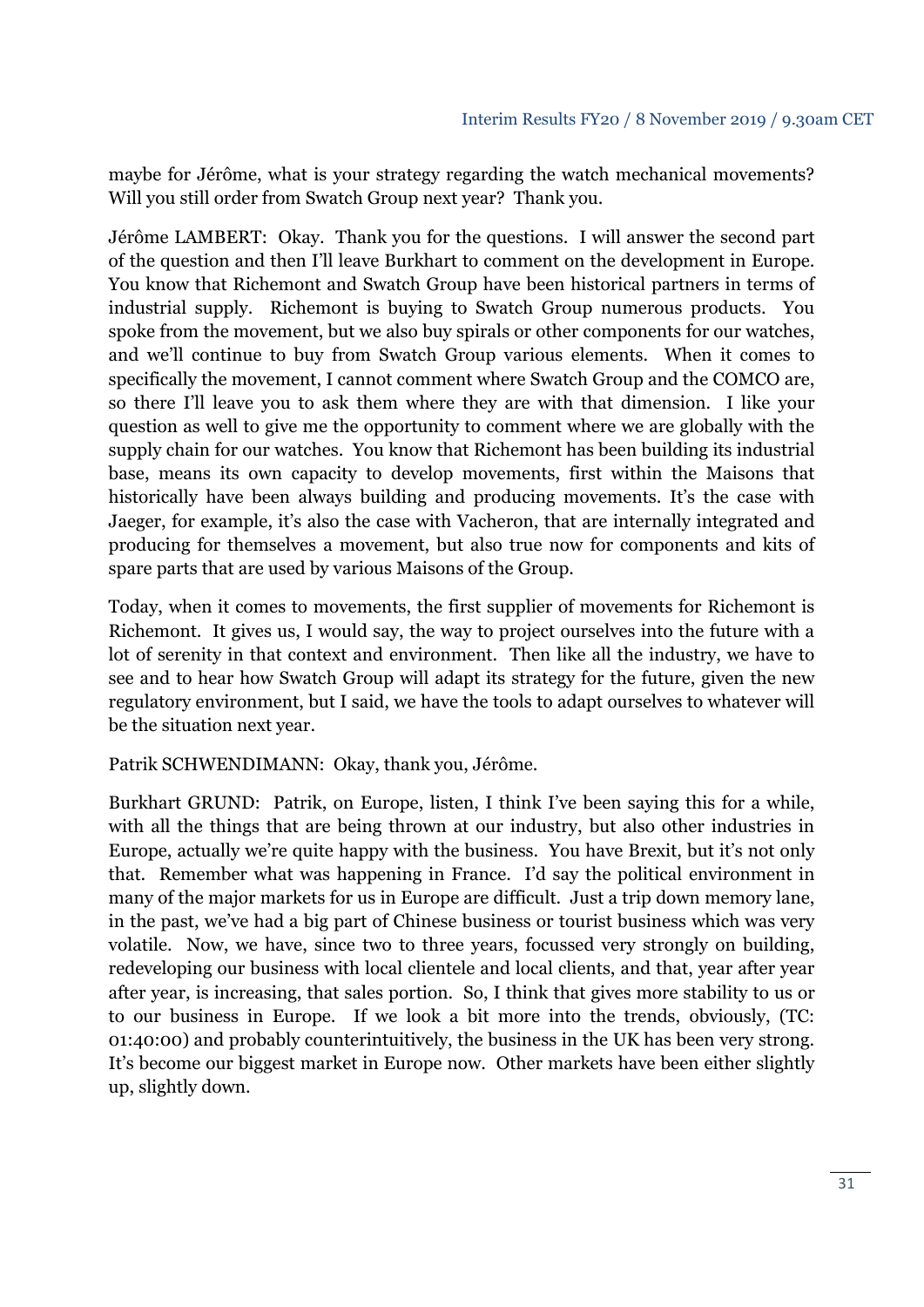There is a bit of tourism going on. We know part of it or most of it is linked to exchange rates or exchange rate-driven buying, be it in the UK, from Asians, be it also from Americans. In general terms, jewellery and retail are up across the region, and in general terms, watches and wholesale are down across the region, because there's a link, because we continue to work on all the elements that we already discussed, sell-in lower than sell-out. We're at the end of closing down of wholesale relationships, but it's still visible in the first half of this year. So, I'd say in general terms, we are satisfied with the business given the circumstances, put it that way.

Jérôme LAMBERT: To complete as well the landscape with the strategic view as well here, for us, an investment in YOOX NET-A-PORTER, in Watchfinder, in Buccellati or having even, I would say, the new AZfashion, all these dimensions are also to make Richemont into developing its anti-fragile strategy for the future. Maybe four, five years ago, the importance of tourism was so high in our business in Europe that we were building and developing our business with a high rate of fragility. The development of the locals now, with this new initiative, gives us the opportunity to be more and more local-driven and to have a direct product offer, marketing initiatives that are driven by the local needs, and that varies specifically in the different markets. Again, Richemont has been investing for a long time in service centres. Richemont has more than 26 service centres around the world to take care of the product. You remember that we launched the extension of guarantee earlier this year. Extension of guarantee means that Jaeger has been offering six years of extension of guarantee. This month, we'll have further news of other Maisons of Richemont that will offer extension of guarantee.

We do believe that offering these additional services, offering new initiatives in marketing, new points of contact with the digital is anchoring Richemont deeper with the local clientele and is embedding an anti-fragile element for the future development of the Group and for our Maisons.

Patrik SCHWENDIMANN: Okay, thank you, Jérôme and Burkhart.

Burkhart GRUND: Thank you.

Sophie CAGNARD: Thank you, Patrik. Next question, please.

Dino: The next question is from Rey Wium of SBG Securities. Please go ahead.

Sophie CAGNARD: Hi, Rey.

*Rey Wium – SBG Securities*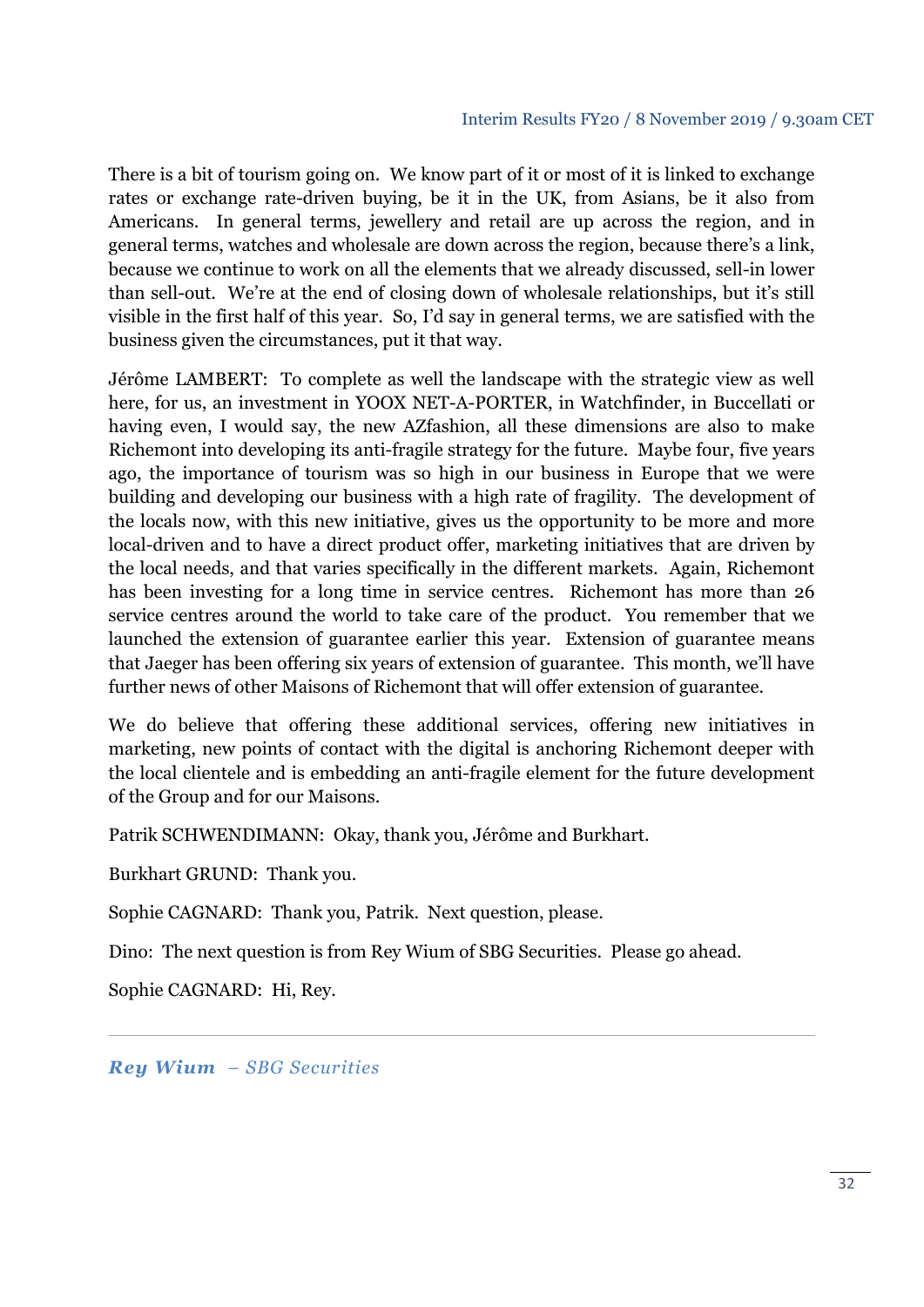Rey WIUM: Hi. Good day, everyone. Just two quick questions. I'm just curious about the general trend in Chinese spending, where you can measure them around the world. If I look at your organic numbers in Europe and America, it was basically flat, and China, or Asia overall just up 4%. So, is it fair to assume that the spending trends have weakened over the past year, and also considering that the renminbi has weakened in recent times. That's my first question, and then the second one, just on the Online Distributors' side, I mean, you did mention about the gross margin pressure due to promotional spending as well as free delivery. So, is it fair for us to assume that these lower margins will remain in place for the foreseeable future? Thank you.

Burkhart GRUND: Thank you, Rey. I'll take the first question. If you look at our business or if you look at Chinese spend, put it that way, it was, for a long time, about a quarter of the roughly €80 billion market with Chinese customers. About a quarter of that was in mainland China and three-quarters of it outside of mainland China, meaning with the travelling Chinese. So, these numbers are changing, because there is, since about two years, a very strong trend to onshore Chinese purchases onto mainland China. We've said that for quite a while and that's why we see, and not only us, but many other of our peers, the strong and consistent growth of sales in mainland China. The rest of, let's say, the tourism business very much depends on exchange rates or exchange rate-driven purchases. The renminbi has weakened, so that clearly has an impact on the tourist business and we've always called that out, because we just don't know how the exchange rates are going to move. So, a very strong business in China and continued very strong business in China.

Jérôme LAMBERT: On the margin element, I can say again what I said before, we do believe, for the Online Distributors, that there is, mid to long term, a very strong capability to maintain or to develop margin, thanks to a very specific offer, and here, again, it's linked to the number of Maisons we can host within YOOX NET-A-PORTER. If you see what is happening with the JV in China, it's a good example. We have, for example, 15 new brands joining FENG MAO just in this month of November, and that trend will continue at the same rate. We recruited 200 new Maisons on YOOX NET-A-PORTER since the start of the year. That's one aspect. The second aspect is definitely the dynamic of the categories. Some categories are less exposed than others to discount, because they have a high rate of carryover. With a higher rate of carryover within our offer, we'll have a good way and a good solution to approach this potential erosion of margin resulting from the pressure that brick-and-mortar will sell primarily on today's business.

Rey WIUM: Okay, excellent.

Sophie CAGNARD: Thank you, Rey. We are really running out of time. We'll take questions from two more analysts and then we'll close the call. So next question, please.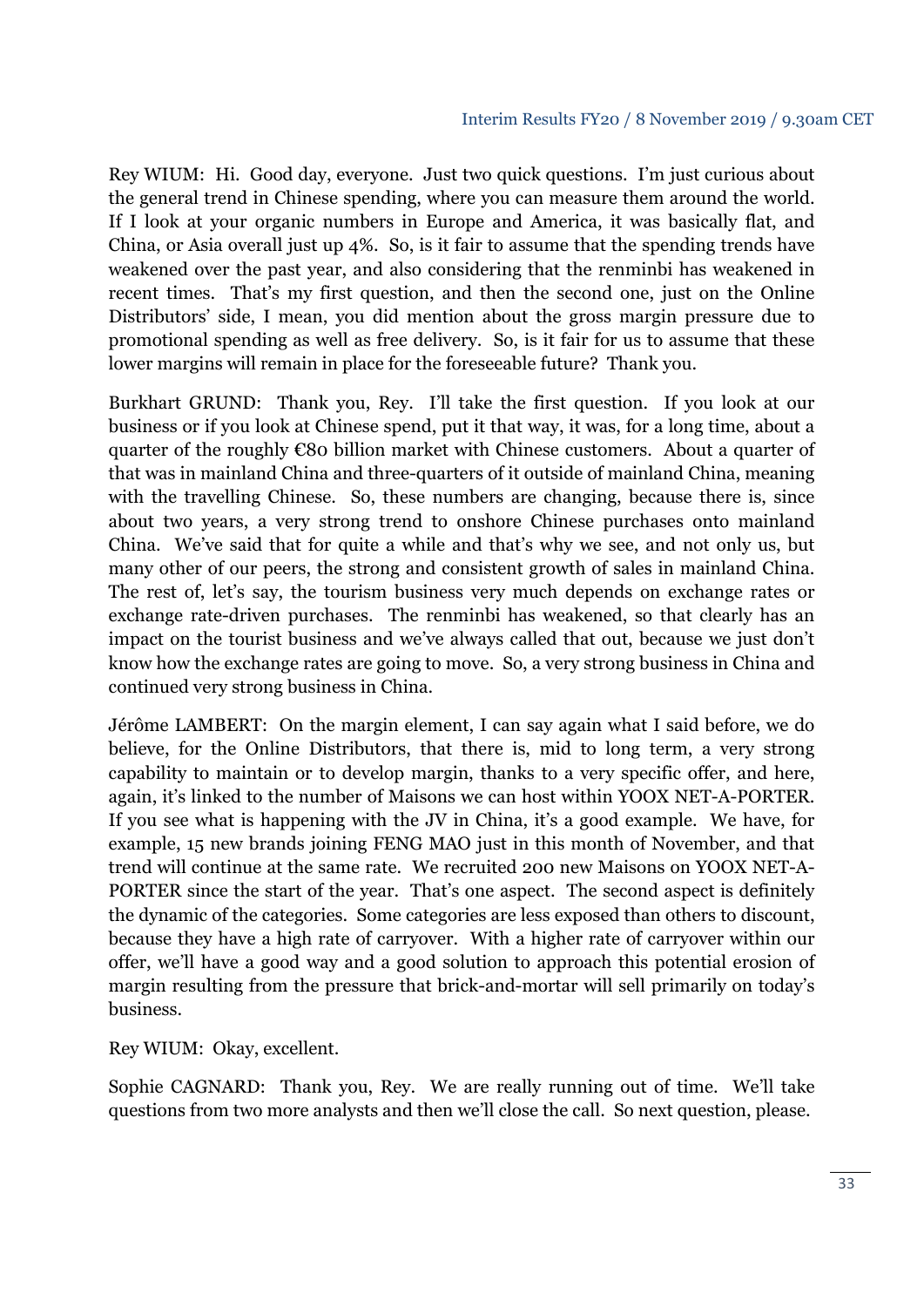Dino: The next question is from Charmaine Yap of Redburn. Please go ahead.

Sophie CAGNARD: Hi, Charmaine.

## *Charmaine Yap – Redburn*

Charmaine YAP: Hi there. Good morning. I have a question on the retail network, please. If I look at the increase, especially in the franchise stores, there have been a lot of increases in Specialist Watchmakers. I know some of these were in the Middle East, but what is the rationale, or is there a strategy behind these franchise openings? The second question is on Cartier and jewellery in general. Do you think there is enough innovation in the brand? I know you spoke a lot of communication spend, but can you maybe please explain a little bit if there are any changes in your marketing strategy, how much is on digital? Any colour there would be helpful. Thank you.

Jérôme LAMBERT: I will leave to Burkhart to comment the second part on jewellery. I will tackle the subject of external boutiques. First, to be clear, we had a little bit of reclassification and putzing (ph 01.48.24), as you say, in good Swiss German, of our classification of external boutique so that it could be homogen (ph 01.48.33) between the different brands. Nevertheless, that's true and that's part of our strategy to extend the external boutiques. Why do we think that it is important for our Maisons? We think that there is still a future for brick-and-mortar and there is still a future for wholesale and for traditional distributors of watches in relation with our Richemont Maisons, along with a capability to offer superior stock, superior experience. For the stock inventory here, we have been working around the concept of true demand. We monitor the sell-out of more than 90%, 95% of our distribution for all our Maisons, not only, how we say, to manage the risk of overstock, but also to have the right stock at the right place.

We are not only monitoring what is the turnover done. We're monitoring with our partner which watches, so that we can ensure a better assortment in better place. Better place means, most of the time, capability to have more service, and when it comes to more service, it can be along with offering more prominent locations to go shopping, to having direct aftersales service activity in the boutique itself. (TC: 01:50:00) So, that superior service, that superior stock availability, that superior advice capabilities onsite, we do believe that it is with external boutiques that we can do it the best. It has been expanding, for sure, in Europe. It's now moving as well quickly in the US. It will further follow in the rest of Asia, and we do believe that's a big and better way to work together in the future. At the end of the day, that's about aggregation of clients, so here, with these external boutiques in the brick-and-mortar way, we can create with our partner a very efficient way to aggregate the clients.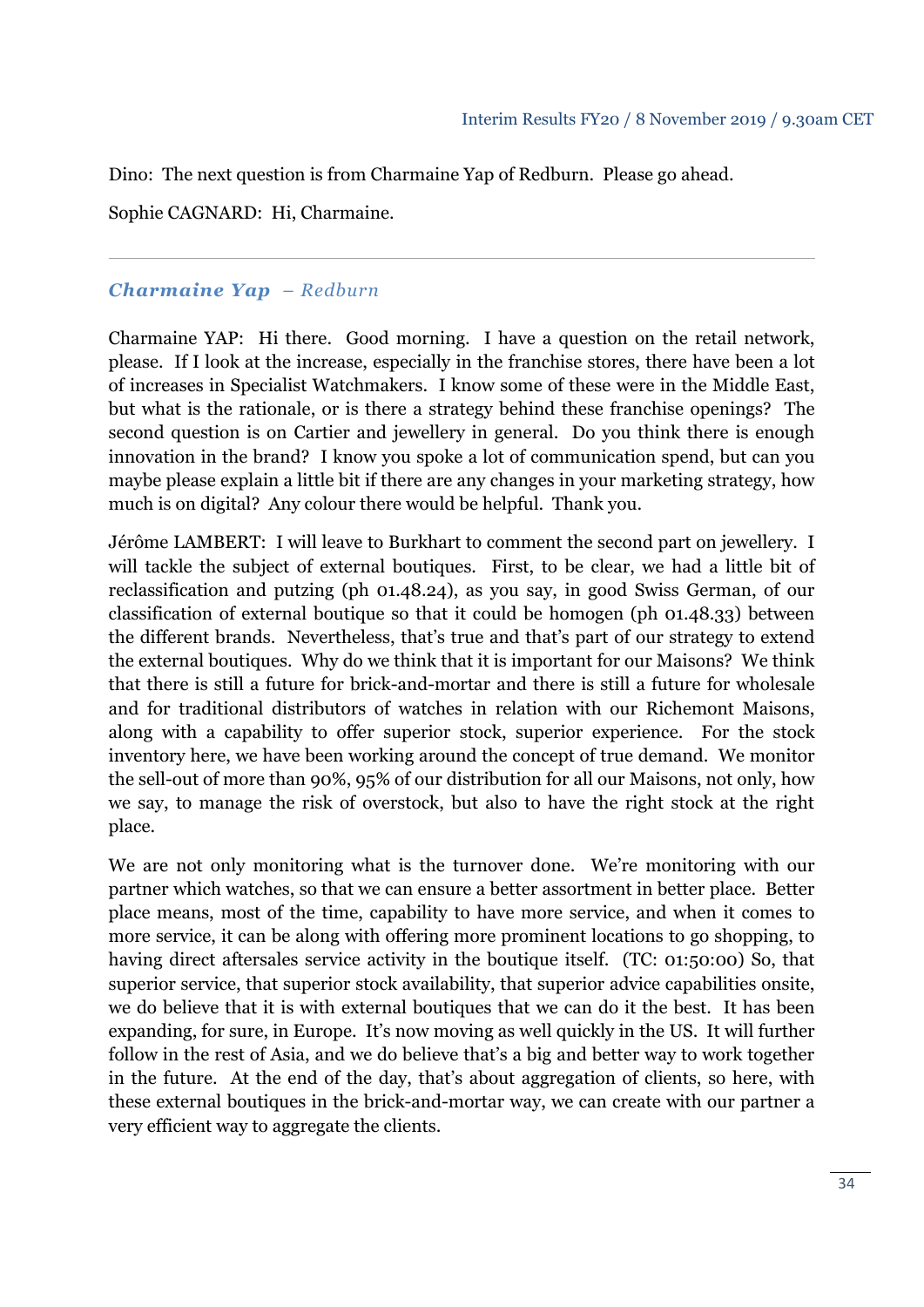Burkhart GRUND: If I might step in, on the jewellery side, if I understand, there were two questions, one is about product innovation and my feeling about it, and second, on the nature of marketing spend. Let me just try to qualify what I think about the product innovation. It's the jewellery business, and the nature of the jewellery business is that, the evolution of the collections, meaning the creativity that you're touching upon, is very much linked to a mid- to long-term cycle. If you launch a jewellery collection today and if you look at what our brands, Cartier, Van Cleef, what they have today on offer, these are collections that, in many instances, have been built over 10, 20 years, and some even much longer, because they are of constant appeal to our customers. Why are they of constant appeal to our customers? They are being animated constantly each and every year. Why is it different from fashion? The inventory investment is significantly higher and, you know, you won't go into markdown or discount cycles as you do with fashion products. So the nature of it is very much different.

If you look at what has happened at Cartier under the new management, they've first and foremost focussed, both on the watch and on the jewellery side, on the existing collections, and you know, when I'm saying the new management, meaning when Cyrille Vigneron came back into the Group and took over Cartier as the CEO. They've focussed on relaunching the watch offer, they've focussed on extending the existing jewellery lines. Now, this year, they have come out with a new collection, *Clash*, as Sophie mentioned a little bit earlier in the presentation, that actually has gained, very quickly, a lot of traction, and it's very, very relevant, as are many of the other collections, for today's customers. So yes, we believe there is innovation, there is enough innovation, it's just the cycle's so much longer. This is not a fashion business. This is a business which is mid to long term, also because the jewellery items you acquire or watch items you acquire have the promise of long-term value preservation or long-term value appreciation. Once again, this very much influences my answer to your question.

On the marketing side, the marketing spend, it's been a trend since five years that obviously marketing spend has more and more shifted from the traditional to the more digital media. The mix is somewhere between 30% and 40% digital. We've said it before, it's a trend that is ongoing between the Maisons.

Charmaine YAP: Okay, thank you.

Sophie CAGNARD: Thank you, so that will be the next and the last question.

Dino: The final question for today is from Thierry Cota of Société Générale. Please go ahead.

Sophie CAGNARD: Bonjour, Thierry.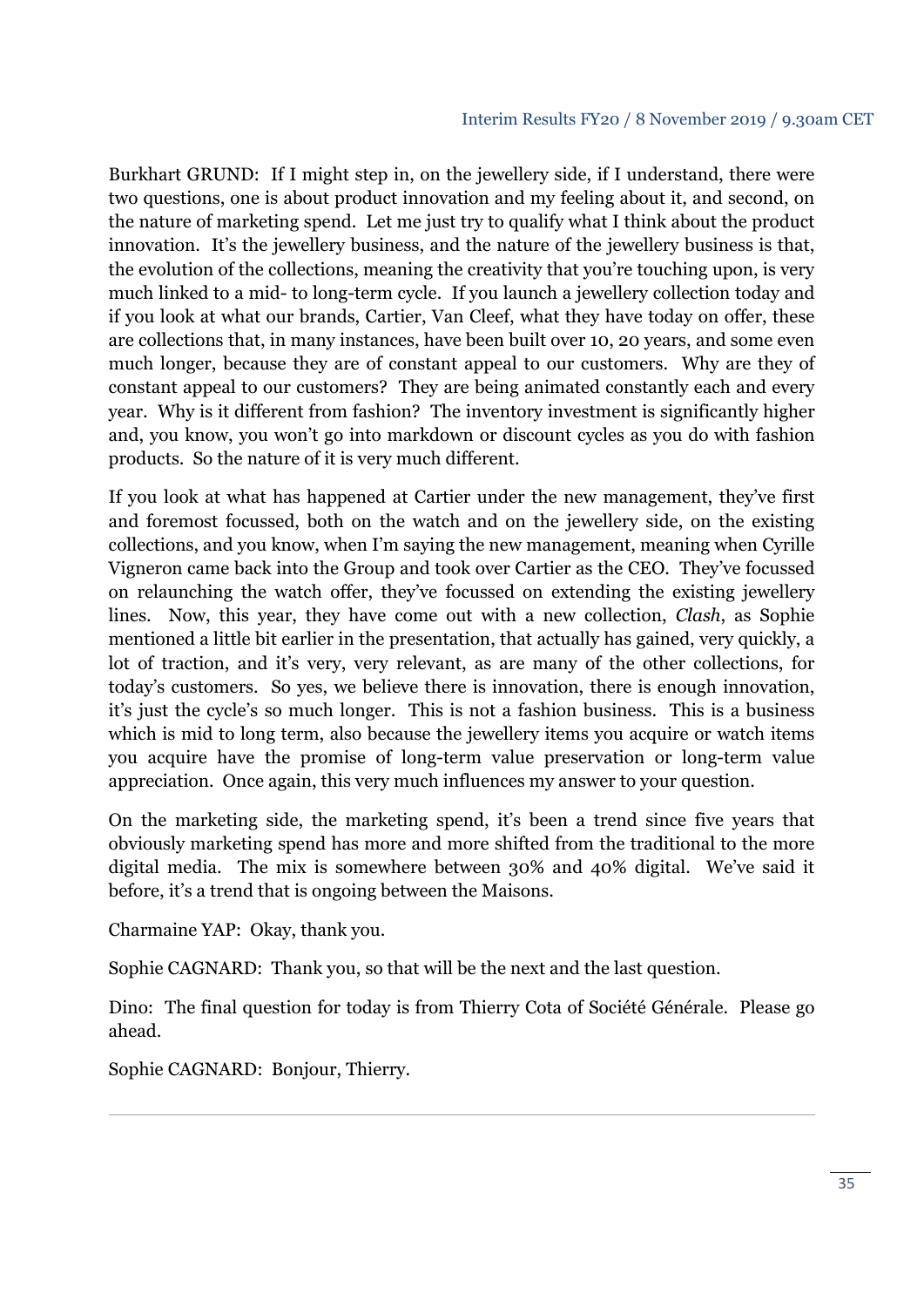## *Thierry Cota – Société Générale*

Thierry COTA: Cheers, good morning. Bonjour.

Burkhart GRUND: Thierry, I was waiting for you.

Thierry COTA: Well, it's going to be actually two very short questions regarding watches. The first question was would you say, when you look at H1, that the sell-out of your retail partners, in terms of growth, was similar to what you've seen in your own retail stores, number one? Number two, in terms of sell-in versus sell-out, my understanding was that as of this summer, the strategic sell-in below sell-out would be finishing. Would you expect now, in the second semester, one would be more or less equal to the other, or given what's happening in the market and monitoring sell-in versus sell-out on a more tactical basis, still sell-in is likely to remain below sell-out until the end of the year?

Jérôme LAMBERT: Thank you for the two questions. The first element about sell-in and sell-out retail, and I had a very interesting question about external retail, so internal retail is growing with the Specialist Watchmakers, which is good news. When it comes to external boutiques, it's also growing. It's even growing quicker than our internal retail, because those are new opportunities that create on the market. Traditional wholesale is below the trend of retail, being internal and external, and there's still a little bit the end of the long tail of qualitative adjustment of our distribution, you know that. That's not the thing, when you have been working a long time, that you do in a night. When it comes to stock management for the months to come, we adjust monthly, so every month, we adjust our volume of production in total, and more than anything, we adjust where we put our inventory, because that's indeed not only very important to have the right level of production in front of the right level of demand, but also to have it in the right location.

Today, it's not a big surprise if I tell you that we are focussing a lot on mainland China, and we are not only focussing a lot on mainland China but also on our digital activation programme. Here, that's a very quick learning phase. There are 12 Maisons of Richemont that are active on FENG MAO, on the joint venture, so it's excellent also in terms of learning and developing best practice when it comes to supply chain, an agile supply chain system to be aligned with the demands and the standards of e-commerce the way Alibaba organises it and makes it happen. These elements make us being very confident in the capability of our Maisons to engage very much in the digital dimension. After reconstructing, which has been a big part of what we did during two years, we are now tackling a more business development approach. External boutique is definitely one. Digital is definitely the second one in our programme.

Sophie CAGNARD: Then when will you align?